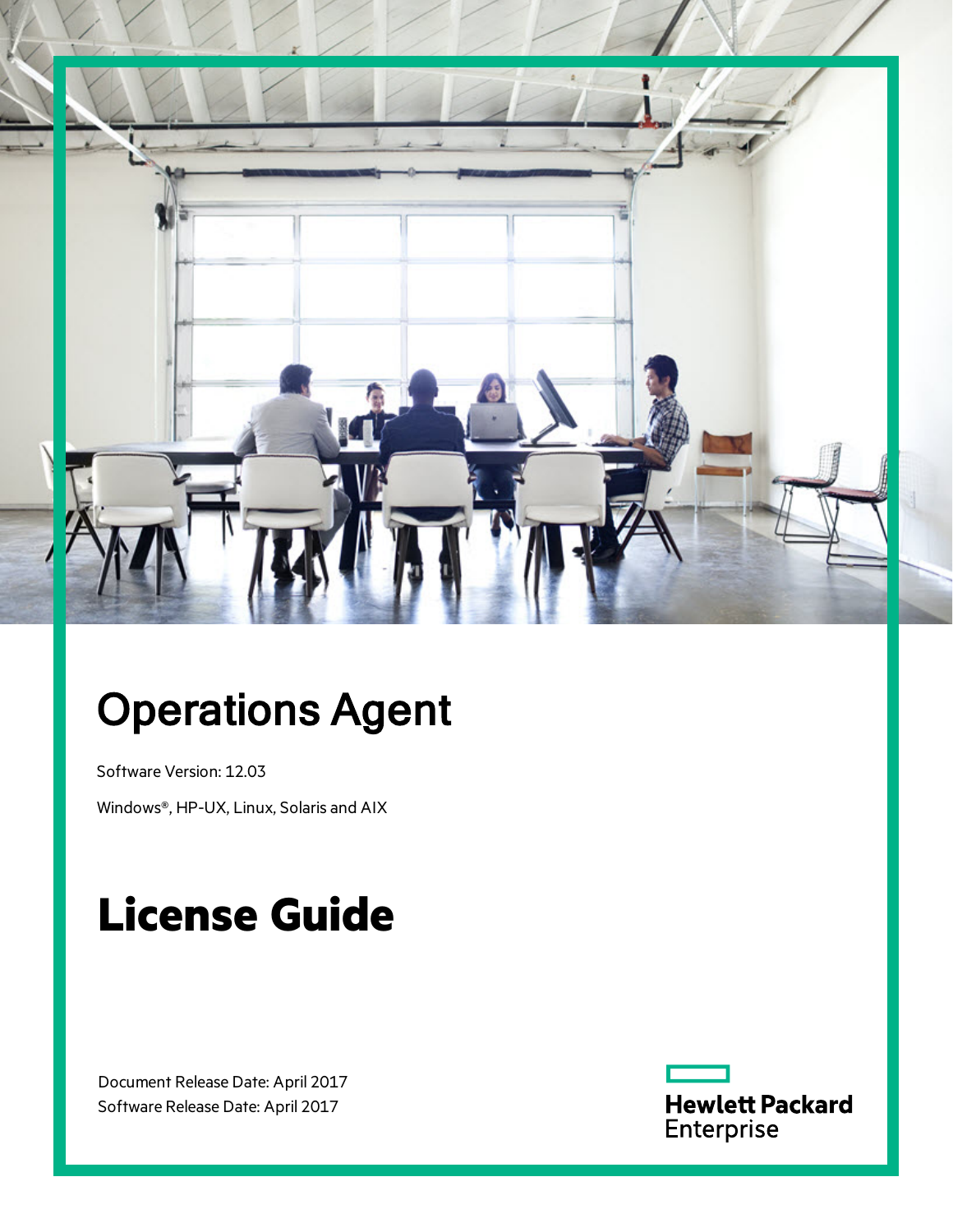#### Legal Notices

#### Warranty

The only warranties for Hewlett Packard Enterprise products and services are set forth in the express warranty statements accompanying such products and services. Nothing herein should be construed as constituting an additional warranty. Hewlett Packard Enterprise shall not be liable for technical or editorial errors or omissions contained herein. The information contained herein is subject to change without notice.

#### Restricted Rights Legend

Confidential computer software. Valid license from Hewlett Packard Enterprise required for possession, use or copying. Consistent with FAR 12.211 and 12.212, Commercial Computer Software, Computer Software Documentation, and Technical Data for Commercial Items are licensed to the U.S. Government under vendor's standard commercial license.

#### Copyright Notice

© 2012-2017 Hewlett Packard Enterprise Development LP

#### Trademark Notices

Adobe ® is a trademark of Adobe Systems Incorporated. Microsoft® and Windows® are U.S. registered trademarks of the Microsoft group of companies. UNIX® is a registered trademark of The Open Group.

#### Acknowledgements

This product includes cryptographic software written by Eric Young (eay@cryptsoft.com).

This product includes software developed by the OpenSSL Project for use in the OpenSSL Toolkit (http://www.openssl.org/).

This product includes software written by Tim Hudson (tjh@cryptsoft.com).

This product includes an interface of the 'zlib' general purpose compression library, which is Copyright ©1995-2002 Jean-loup Gailly and Mark Adler.

#### Documentation Updates

To check for recent updates or to verify that you are using the most recent edition of a document, go to: <https://softwaresupport.hpe.com/>.

This site requires that you register for an HP Passport and to sign in. To register for an HP Passport ID, click **Register** on the HPE Software Support site or click **Create an Account** on the HP Passport login page.

You will also receive updated or new editions if you subscribe to the appropriate product support service. Contact your HPE sales representative for details.

#### **Support**

Visit the HPE Software Support site at: <https://softwaresupport.hpe.com/>.

Most of the support areas require that you register as an HP Passport user and to sign in. Many also require a support contract. To register for an HP Passport ID, click **Register** on the HPE Support site or click **Create an Account** on the HP Passport login page.

To find more information about access levels, go to: <https://softwaresupport.hpe.com/web/softwaresupport/access-levels>.

**HPE Software Solutions Now** accesses the HPSW Solution and Integration Portal website. This site enables you to explore HPE Product Solutions to meet your business needs, includes a full list of Integrations between HPE Products, as well as a listing of ITIL Processes. The URL for this website is [https://softwaresupport.hpe.com/km/KM01702731.](https://softwaresupport.hpe.com/km/KM01702731)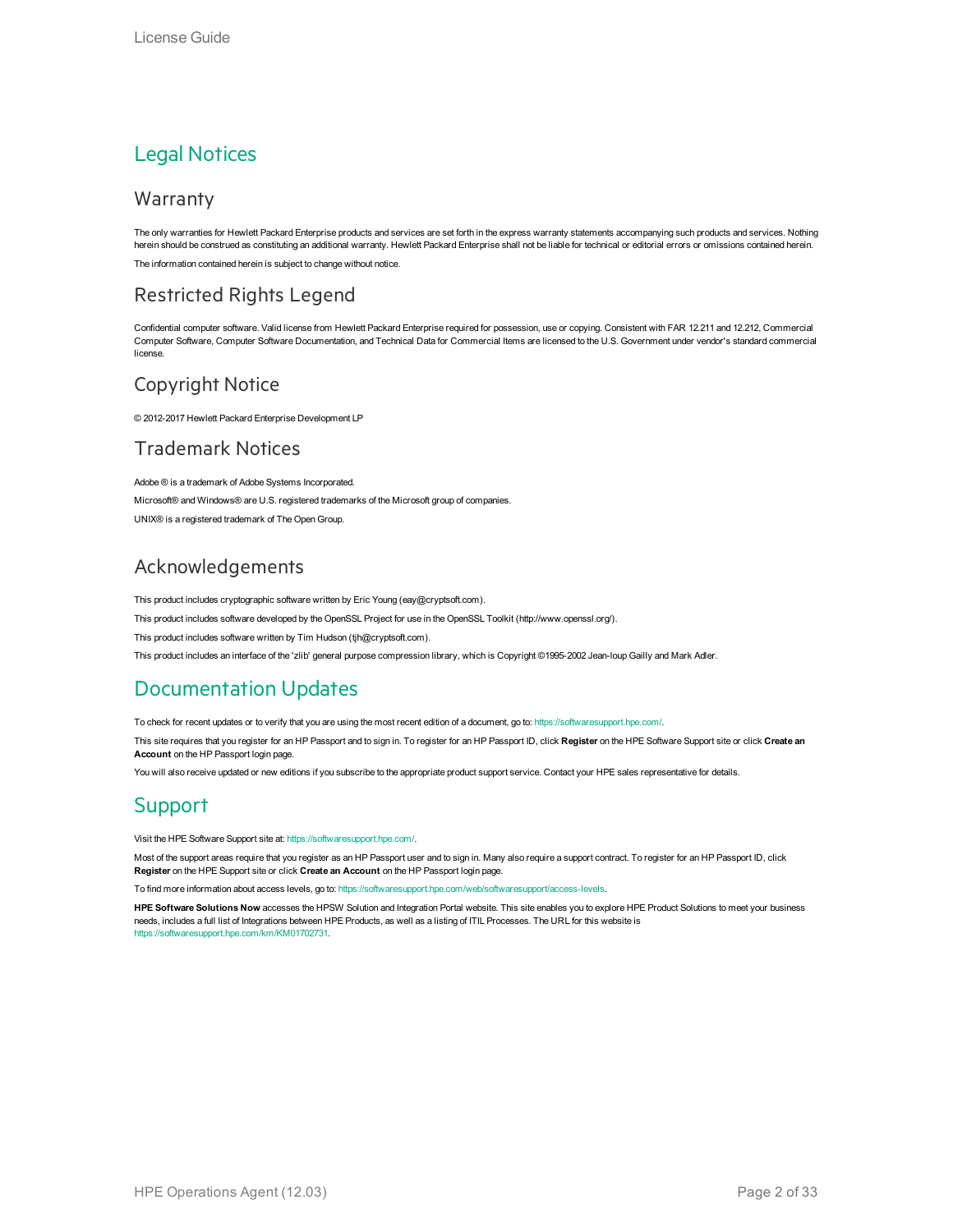## **Contents**

| Chapter 2: LTUs for the HPE Operations Agent 12.03  8                 |      |
|-----------------------------------------------------------------------|------|
|                                                                       |      |
|                                                                       |      |
|                                                                       |      |
|                                                                       |      |
|                                                                       |      |
|                                                                       |      |
|                                                                       |      |
|                                                                       |      |
|                                                                       |      |
| Apply Licenses Using a Profile File on a Standalone Node 15           |      |
| Apply Licenses Using a Profile File Remotely from HPOM for Windows 16 |      |
| Apply Licenses Using a Profile File Remotely from HPOM for UNIX or    |      |
|                                                                       |      |
| Chapter 4: Applying an Evaluation or Permanent License 20             |      |
|                                                                       |      |
|                                                                       |      |
|                                                                       |      |
| Apply from the HPOM for Windows Console                               | . 23 |
| Apply from the HPOM on UNIX/Linux 9.xx Console 23                     |      |
|                                                                       |      |
|                                                                       |      |
|                                                                       |      |
| Chapter 5: Upgrading to the HPE Operations Agent 12.03 28             |      |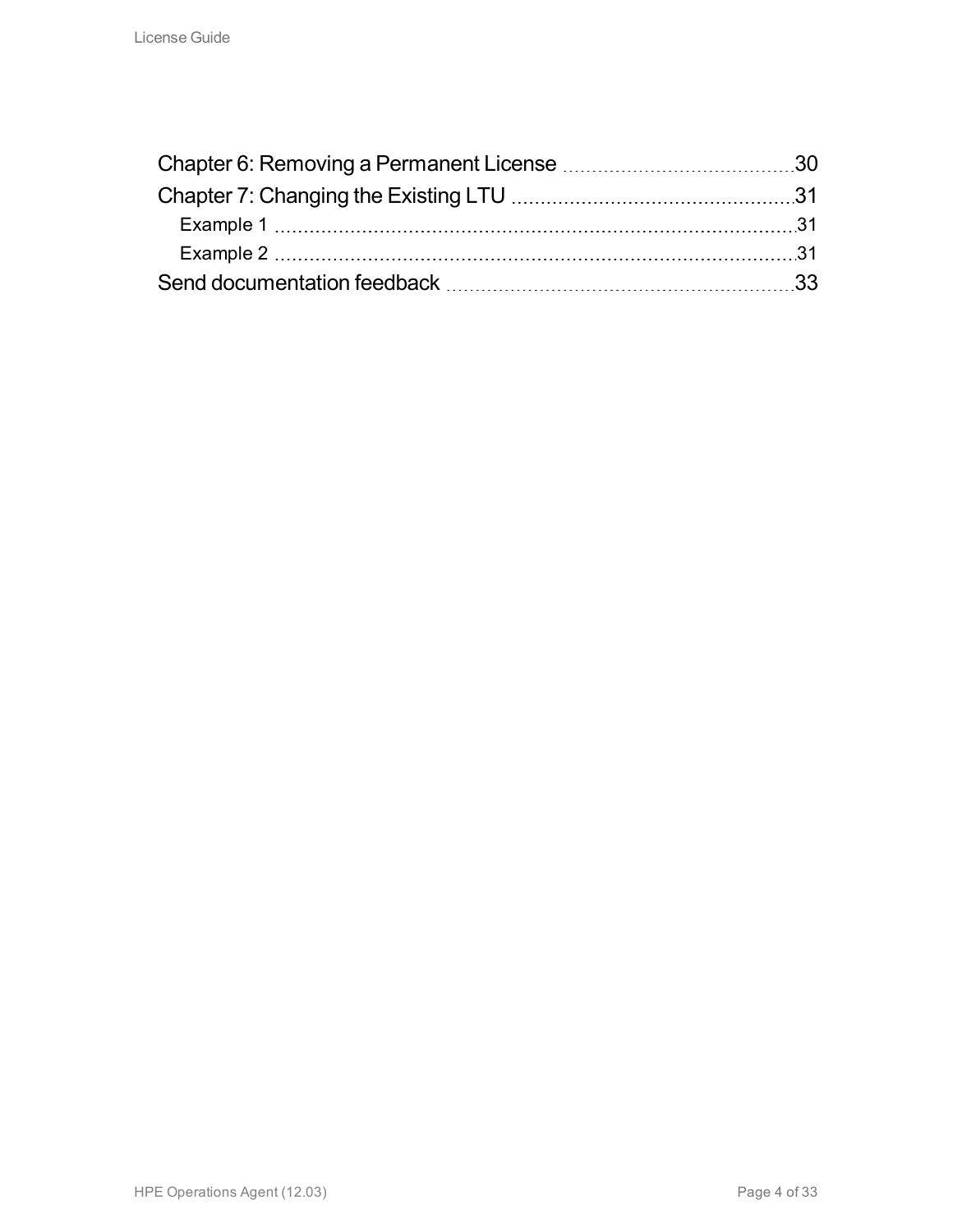# <span id="page-4-0"></span>Chapter 1: Introduction

Based on the type of installation, you can use the HPE Operations Agent with one of the following types of licenses:

- Evaluation License
- Extended License
- Permanent License

The oalicense utility helps you enable a license. In addition, you can migrate from one type of license to another with the help of the oalicense utility.

### <span id="page-4-1"></span>Evaluation License

If you install the product on a standalone node, you can use the HPE Operations Agent only after you set the license on the node. The default license is set to None. The evaluation license enables all the modules and components of the HPE Operations Agent for 60 days. After 60 days, the evaluation license expires and disables the product. To continue using the product, apply for a permanent license or an extension of the evaluation license.

# <span id="page-4-2"></span>Extended License

You can use the HPE Operations Agent in the evaluation mode for a longer period by extending the validity period of the evaluation license. After extending the evaluation license, you can use the features provided with the LTU for 60 more days. You cannot extend an evaluation license more than twice. When you try to extend an evaluation license for third time, an error message appears indicating that the license has reached its maximum extension limit.

### <span id="page-4-3"></span>Permanent License

The HP Operations Agent permanent license does not expire after any specific duration. Based on your requirement, this license enables you to choose from the available **Licenses to Use (LTUs)**.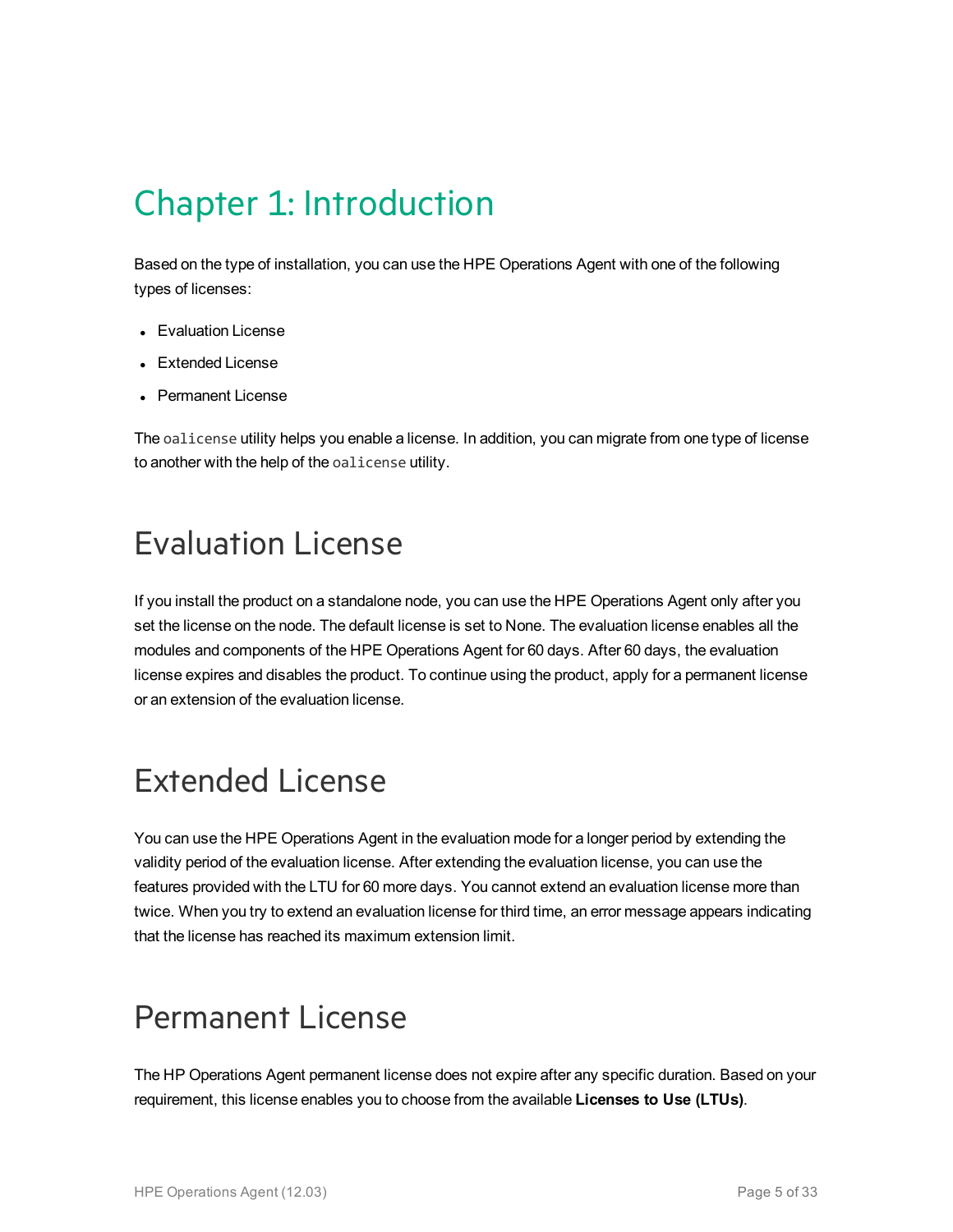The HPE Operations Agent 12.03 provides you with the real-time diagnostic and monitoring capabilities with the following add-in modules:

- Real-Time Metric Access (RTMA)-enables you to access system performance metrics on a realtime basis. You can monitor the real-time performance metrics of remote machines by using the cpsh utility, which is presented by the RTMA component.
- Real-Time Measurement (RTM)-enables you to monitor the real-time system performance metrics from the rich interface provided by the Diagnostic View tab of HP Performance Manager 9.00. RTM capabilities are provided through hpsensor.
- GlancePlus Software-enables you to monitor your system's performance in real time, with the help of graphical and tabular representation of data.

You can use all or a combination of the above modules with different LTUs. For more information about LTUs, see LTUs for the HPE [Operations](#page-7-0) Agent 12.03.

## <span id="page-5-0"></span>What's New in HPE Operations Agent 12.03

The new licensing policy for different scenarios is listed in the following table.

| <b>Scenarios</b>                                                                         | <b>Evaluation License</b>                                                                                                               | <b>Permanent License</b>                                                                                                                                                  | <b>Components</b><br>that will<br>work                         |
|------------------------------------------------------------------------------------------|-----------------------------------------------------------------------------------------------------------------------------------------|---------------------------------------------------------------------------------------------------------------------------------------------------------------------------|----------------------------------------------------------------|
| Installing HPE<br>Operations Agent on<br>a standalone node.                              | None (default)<br>Based on your<br>requirement, set the<br>license in the profile file.<br>The respective LTU is<br>set to evaluation.  | None (default).<br>Based on your<br>requirement, set the<br>license in the profile file.<br>The respective LTU is set<br>to permanent.                                    | See<br>"Comparison<br>Matrix for<br>LTUs" on<br>page 13        |
| Installing HPE<br><b>Operations Agent</b><br>remotely on a node<br>from HPOM<br>console. | None (default).<br>Based on your<br>requirement, set the<br>license in the profile file.<br>The respective LTU is<br>set to evaluation. | • HP Operations OS Inst<br>Adv SW LTU (default).<br>• Based on your<br>requirement, set the<br>license in the profile file.<br>The respective LTU is set<br>to permanent. | <b>See</b><br>"Comparison<br>Matrix for<br>LTUs" on<br>page 13 |
| Upgrading to HPE<br><b>Operations Agent</b><br>12.03 from 11.xx<br>version on a node.    | The existing evaluation<br>$\bullet$<br>licenses will work after<br>installing 12.03 version.                                           | The existing permanent<br>licenses will work after<br>installing 12.03 version.                                                                                           | See<br>"Comparison<br>Matrix for<br>LTUs" on                   |

|  | Table 1: New Licensing Behavior |  |
|--|---------------------------------|--|
|  |                                 |  |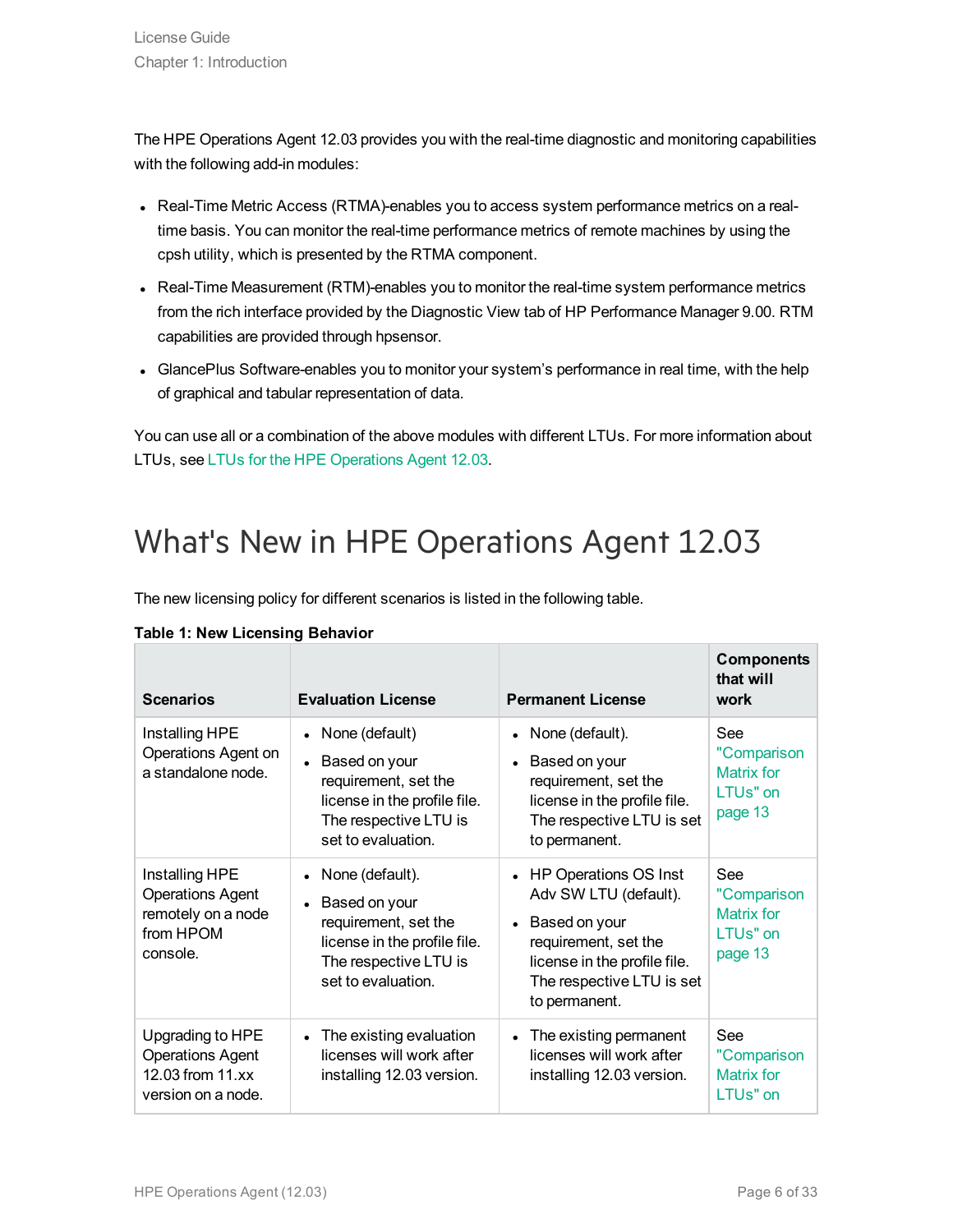| <b>Scenarios</b> | <b>Evaluation License</b>                                                                                            | <b>Permanent License</b>                                                                                             | <b>Components</b><br>that will<br>work |
|------------------|----------------------------------------------------------------------------------------------------------------------|----------------------------------------------------------------------------------------------------------------------|----------------------------------------|
|                  | Based on your<br>requirement, set the<br>license in the profile file.<br>The respective LTU is<br>set to evaluation. | • Based on your<br>requirement, set the<br>license in the profile file.<br>The respective LTU is set<br>to permanent | page 13                                |

|  |  |  |  | Table 1: New Licensing Behavior, continued |
|--|--|--|--|--------------------------------------------|
|--|--|--|--|--------------------------------------------|

### <span id="page-6-0"></span>Setting an Evaluation or Permanent License

You can set the an evaluation or a permanent license in the following ways:

<sup>l</sup> **Apply from a standalone node or management server**: In this method, you manually enable a permanent license on the node by using the oalicense command for each LTU separately.

After you install HPE Operations Agent on a standalone node, the default settings for the license is set to **None**. Only after you apply the licenses, the Operations Monitoring Component and the Performance Collection Component will start working. The basic HPE Operations Agent processes will work on the node even if the licenses are not set. In an environment where HPOM is not present, the HPE Operations Agent installation on a standalone server enables only the basic HPE Operations Agent processes.

A remote installation using the HPOM console enables a permanent license on the node.

For more information, see Applying an Evaluation or [Permanent](#page-19-0) License.

**Using a profile file**: In this method, you can enable a permanent or an evaluation license from the available list of LTUs from a profile file. The LTUs are specified in the text file or the configuration file before you start installing the HPE Operations Agent. For more information, see [Applying](#page-14-0) an Evaluation or [Permanent](#page-14-0) License using a Profile File.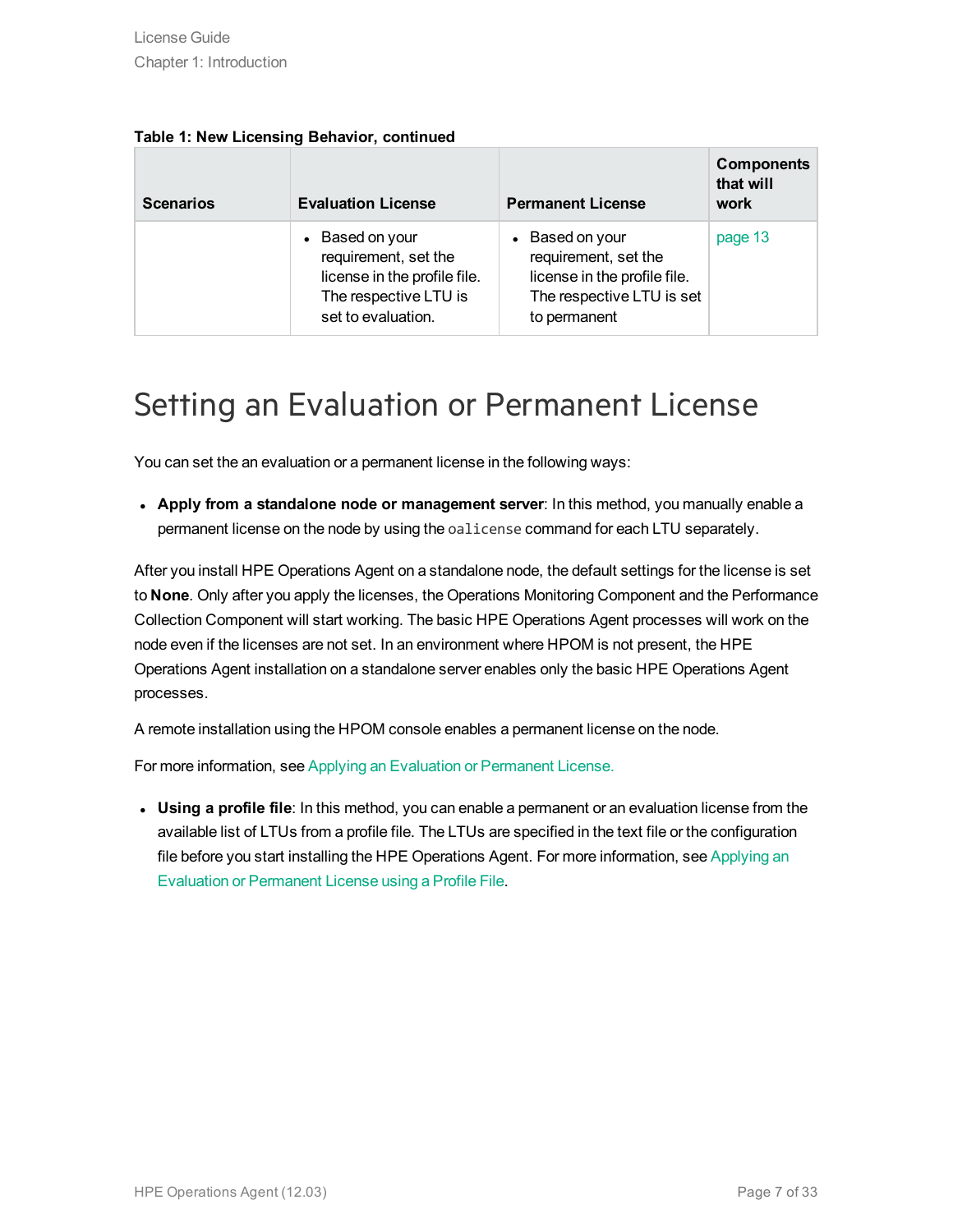# <span id="page-7-0"></span>Chapter 2: LTUs for the HPE Operations Agent 12.03

You can apply one of the following **licenses to use** (**LTUs**) for the HPE Operations Agent product:

- HP [Operations](#page-7-1) OS Inst Adv SW LTU
- HP Operations OS Inst [Performance](#page-8-0) LTU
- HP Ops OS Inst to [Realtime](#page-9-0) Inst LTU
- HP Ops OS Inst Perf to OS Inst Adv [LTU](#page-10-0)
- **.** Glance [Software](#page-10-1) LTU
- <span id="page-7-1"></span>**.** Glance Pak [Software](#page-11-0) LTU

### HP Operations OS Inst Adv SW LTU

This LTU enables you to use all the components of the HPE Operations Agent except the following components: RTM, RTMA, and GlancePlus.

| <b>HPE Operations Agent</b> |  |                                                    |  |                                            |  |                                           |
|-----------------------------|--|----------------------------------------------------|--|--------------------------------------------|--|-------------------------------------------|
|                             |  | Real-Time<br>Measurement<br>Component              |  |                                            |  |                                           |
| GlancePlus                  |  | <b>Real-Time Metric</b><br><b>Access Component</b> |  | <b>Performance Collection</b><br>Component |  | <b>Operations Monitoring</b><br>Component |
|                             |  |                                                    |  |                                            |  |                                           |

#### **Figure 1: Components Enabled with the HP Operations OS Inst Adv SW LTU**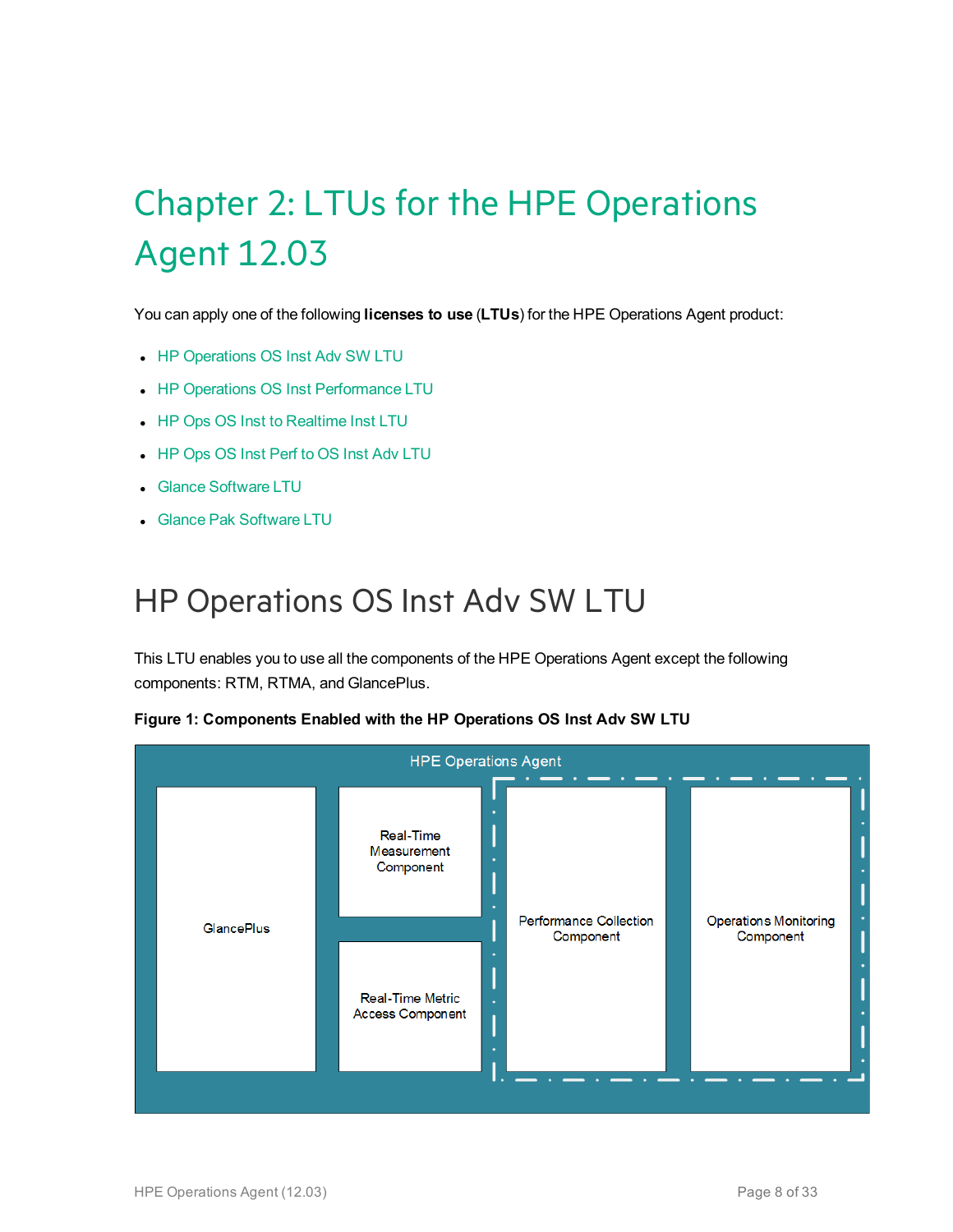#### **Additional Versions**

The HP Operations OS Inst Adv SW LTU is available in the following additional versions:

- <sup>l</sup> **HP Operations OS Inst Adv NP FO SW LTU**: If you want to monitor systems that are running in a failover cluster setup, you must install the HPE Operations Agent on all the nodes in the cluster. You can use the HP Operations OS Inst Adv NP FO SW LTU on nodes in the cluster that are not active. This LTU can be used only in the permanent mode; you cannot use this LTU for evaluation.
- <sup>l</sup> **HP Operations OS Inst Adv NP DV SW LTU**: If you want to install the HPE Operations Agent on test systems (for the planning and evaluation purpose), use the HP Operations OS Inst Adv NP DV SW LTU. This LTU can be used only in the permanent mode; you cannot use this LTU for evaluation.

## <span id="page-8-0"></span>HP Operations OS Inst Performance LTU

This LTU enables you to use only the Performance Collection Component of the HPE Operations Agent. This LTU enables you to monitor the performance of a standalone system.



#### **Figure 2: Components Enabled by the HP Operations OS Inst Performance LTU**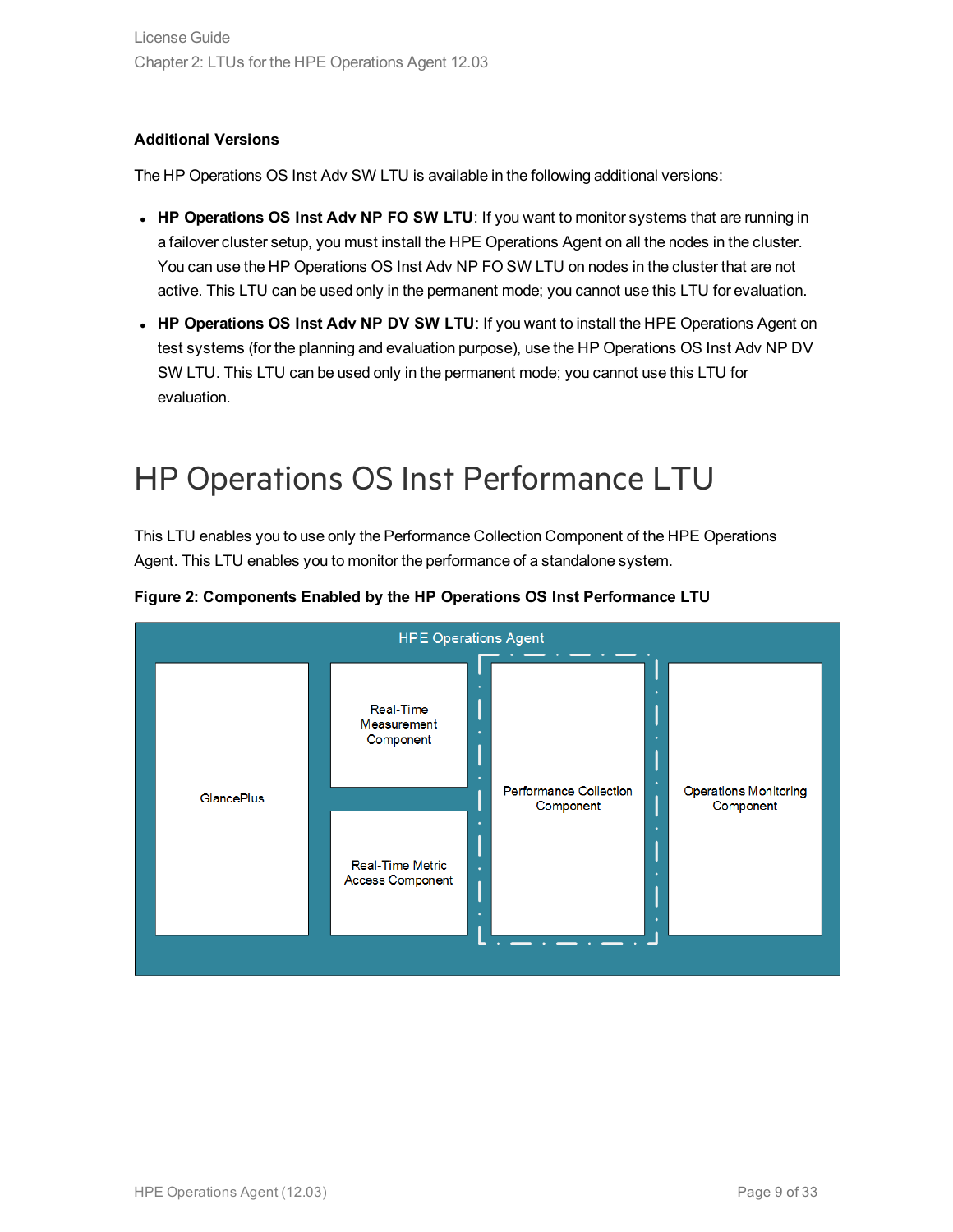### <span id="page-9-0"></span>HP Ops OS Inst to Realtime Inst LTU

This LTU enables you to use all the features of the HPE Operations Agent with the RTM, RTMA, and hpsensor components, but does not include the GlancePlus software. After applying this LTU, you can integrate the HPE Operations Agent with HP Performance Manager 9.00 and view the real-time system data collected by the HPE Operations Agent from multiple nodes in the Diagnostic View tab of HP Performance Manager 9.00. In addition, you can use the cpsh utility to view the real-time system data collected by the HPE Operations Agent from different nodes.

Before you apply this LTU, make sure that the HP Operations OS Inst Adv SW LTU is already applied on the node.

Figure 3 highlights the components enabled by the HP Ops OS Inst to Realtime Inst LTU.



#### **Figure 3: Components Enabled by the HP Ops OS Inst to Realtime Inst LTU**

#### **Additional Versions**

The HP Ops OS Inst to Realtime Inst LTU is available in the following additional versions:

- <sup>l</sup> **HP Ops OS Inst to Realtime Inst NP FO LTU**: If you want to monitor systems that are running in a failover cluster setup, you must install the HPE Operations Agent on all the nodes in the cluster. You can use the HP Ops OS Inst to Realtime Inst NP FO LTU on nodes in the cluster that are not active. This LTU can be used only in the permanent mode; you cannot use this LTU for evaluation.
- <sup>l</sup> **HP Ops OS Inst to Realtime Inst NP DV LTU**: If you want to install the HPE Operations Agent on test systems (for the planning and evaluation purpose), use the HP Ops OS Inst to Realtime Inst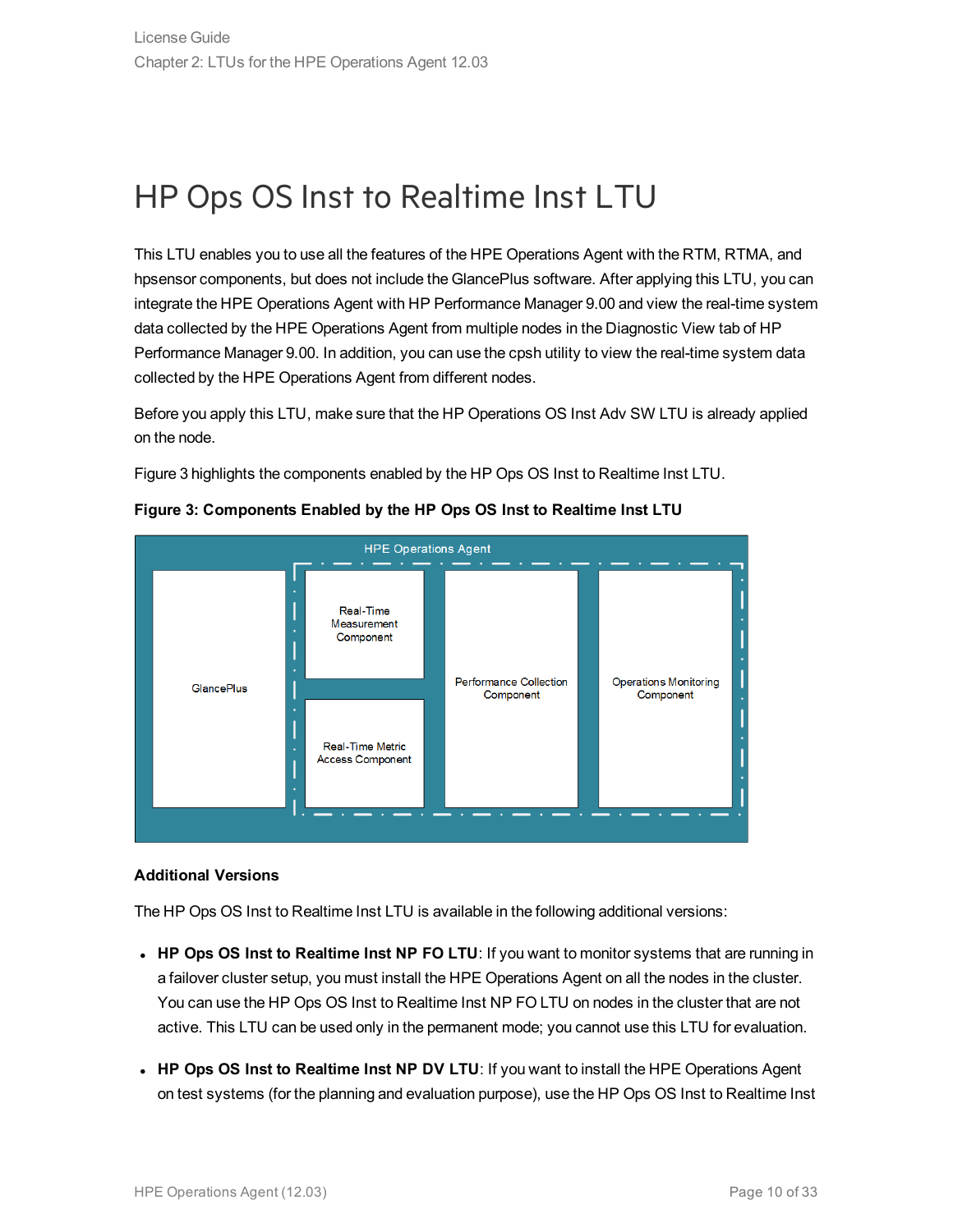NP DV LTU. This LTU can be used only in the permanent mode; you cannot use this LTU for evaluation.

## <span id="page-10-0"></span>HP Ops OS Inst Perf to OS Inst Adv LTU

This LTU enables you to upgrade the existing HP Operations OS Inst Performance LTU on a standalone server to HP Operations OS Inst Adv SW LTU, to use the features of the HPE Operations Agent except the following components: RTM, RTMA, and GlancePlus. This LTU can be used only in the permanent mode; you cannot use this LTU for evaluation.

#### **Additional Versions**

The HP Ops OS Inst Perf to OS Inst Adv LTU is available in the following additional versions:

- <sup>l</sup> **HP Perf to OS Inst Adv Upg Software NP FO SW LTU**: If you want to monitor systems that are running in a failover cluster setup, you must install the HPE Operations Agent on all the nodes in the cluster. You can use the HP Perf to OS Inst Adv Upg Software NP FO SW LTU on nodes in the cluster that are not active. This LTU can be used only in the permanent mode; you cannot use this LTU for evaluation.
- <sup>l</sup> **HP Perf to OS Inst Adv Upg Software NP DV SW LTU**: If you want to install the HPE Operations Agent on test systems (for the planning and evaluation purpose), use the HP Perf to OS Inst Adv Upg Software NP DV SW LTU. This LTU can be used only in the permanent mode; you cannot use this LTU for evaluation.

## <span id="page-10-1"></span>Glance Software LTU

**Note:** Because the GlancePlus software is supported only on UNIX/Linux platforms, you can apply this LTU only on UNIX/Linux nodes.

This LTU enables only the GlancePlus software and the RTMA component on the node. If you enable only this LTU on a node, you can use only the GlancePlus software with the RTMA component on the node. With this LTU, you can use the cpsh utility to view the real-time system data collected by the HPE Operations Agent from different nodes. You cannot use other standard features offered by the HPE Operations Agent.

#### **Figure 4: Components Enabled by the Glance Software LTU**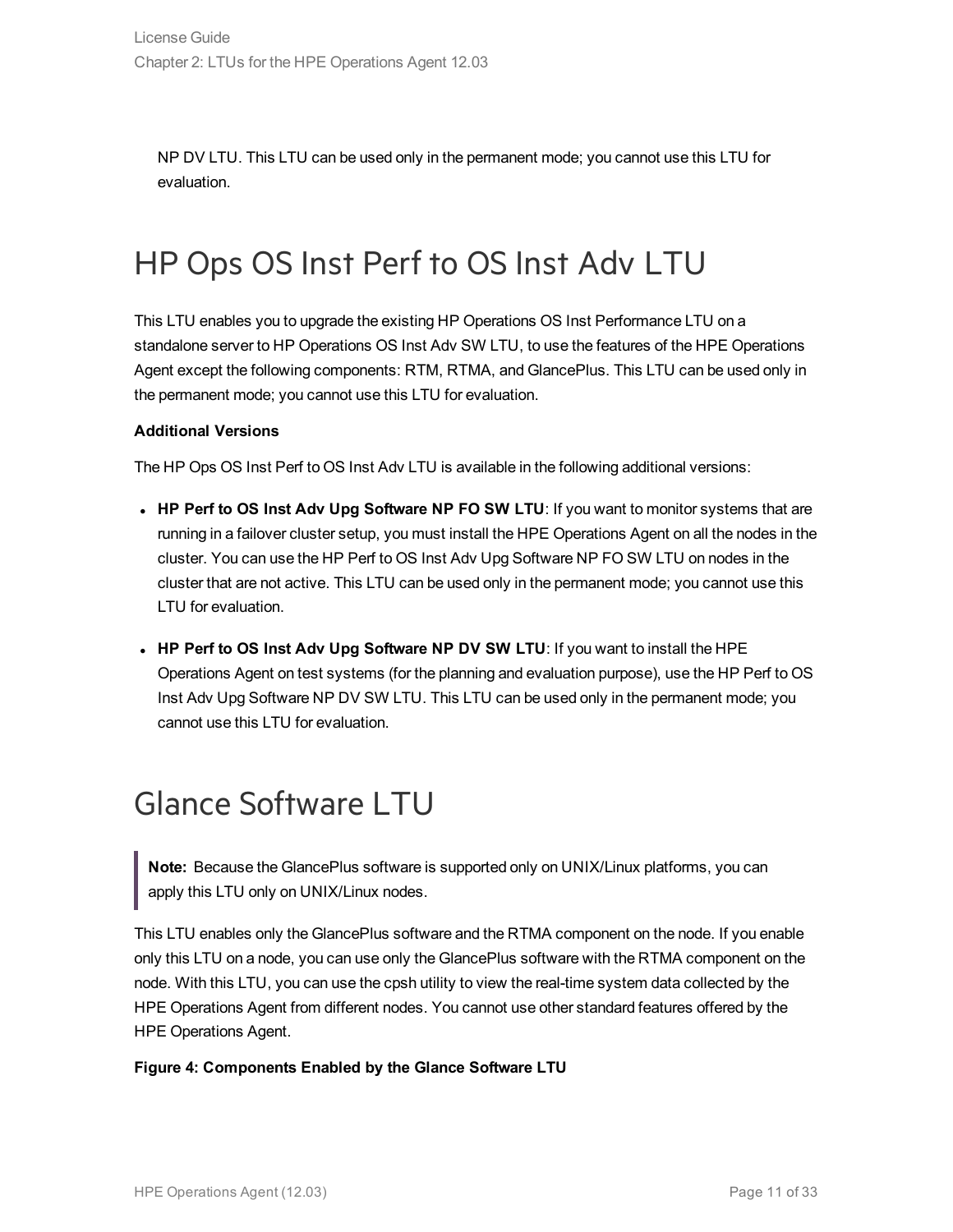| <b>Real-Time</b><br>Measurement<br>Component<br><b>Performance Collection</b><br><b>Operations Monitoring</b><br><b>GlancePlus</b><br>Component<br>Component<br><b>Real-Time Metric</b><br><b>Access Component</b> | <b>HPE Operations Agent</b> |  |  |  |  |  |  |  |
|--------------------------------------------------------------------------------------------------------------------------------------------------------------------------------------------------------------------|-----------------------------|--|--|--|--|--|--|--|
|                                                                                                                                                                                                                    |                             |  |  |  |  |  |  |  |
|                                                                                                                                                                                                                    |                             |  |  |  |  |  |  |  |

# <span id="page-11-0"></span>Glance Pak Software LTU

**Note:** Because the GlancePlus software is supported only on UNIX/Linux platforms, you can apply this LTU only on UNIX/Linux nodes.

This LTU enables you to use only the Performance Collection Component component of the HPE Operations Agent along with the GlancePlus software and the RTMA component. With this LTU, you can use the cpsh utility to view the real-time system data collected by the HPE Operations Agent from different nodes.



#### **Figure 5: Components Enabled by the Glance Pak Software LTU**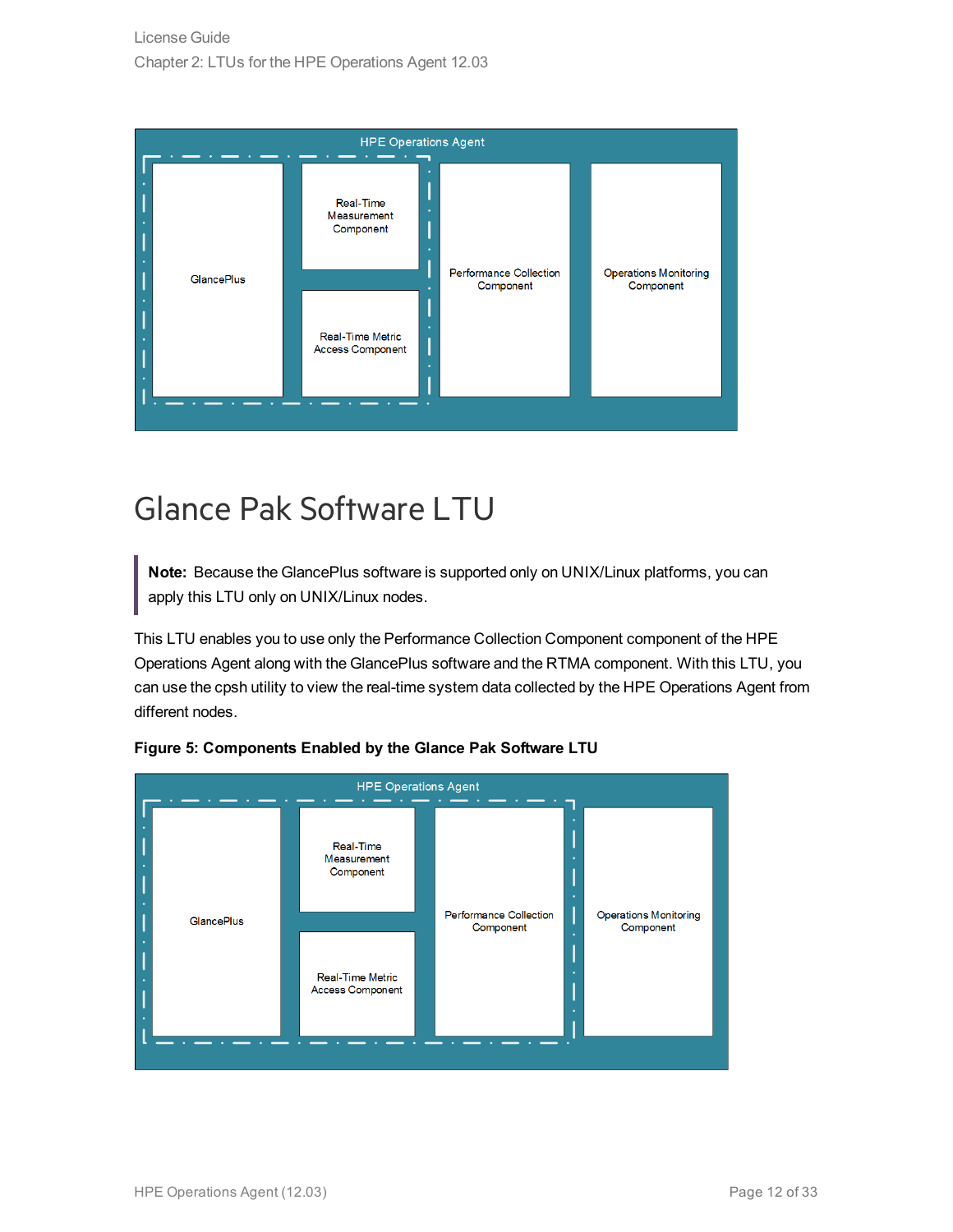# <span id="page-12-0"></span>Availability of Add-in Modules with Different LTUs

The evaluation license enables the HPE Operations Agent with the RTM and RTMA components and the GlancePlus software on the node. However, if you do not apply a permanent license within 60 days after installation (or extend the evaluation license), the HPE Operations Agent (with RTM, RTMA, and GlancePlus) will be rendered ineffective. You can make a selection from six different LTUs. You can enable the HPE Operations Agent with a combination of the add-in modules (RTM, RTMA, or GlancePlus) on the node by using one of these LTUs.

Table 2 lists the availability of the add-in modules for different LTUs for the HPE Operations Agent.

| <b>LTU</b>                               | <b>GlancePlus Software</b> | <b>RTM</b> | <b>RTMA</b>    |
|------------------------------------------|----------------------------|------------|----------------|
| HP Operations OS Inst Adv SW LTU         | No.                        | No         | No             |
| a) HP Operations OS Inst Performance LTU | No.                        | No         | N <sub>0</sub> |
| HP Ops OS Inst Perf to OS Inst Adv LTU   | <b>No</b>                  | No         | N <sub>0</sub> |
| HP Ops OS Inst to Realtime Inst LTU      | No.                        | Yes        | Yes            |
| b) Glance Pak Software LTU               | Yes                        | Yes        | Yes            |
| c) Glance Software LTU                   | Yes                        | Yes        | Yes            |

|  |  |  | Table 2: Add-in Modules with Different LTUs |
|--|--|--|---------------------------------------------|
|--|--|--|---------------------------------------------|

a) If you enable only the HP Operations OS Inst Performance LTU, you cannot use any standard feature of the HPE Operations Agent other than the Performance Collection Component.

b) If you enable only the Glance Pak Software LTU, you cannot use any standard feature of the HPE Operations Agent other than the Performance Collection Component, GlancePlus software, the RTM component and the RTMA component.

c) If you enable only the Glance Software LTU, you cannot use any standard feature of the HPE Operations Agent other than the GlancePlus software, the RTM component and the RTMA component.

## <span id="page-12-1"></span>Comparison Matrix for LTUs

Table 3 lists the HPE Operations Agent components presented by different LTUs.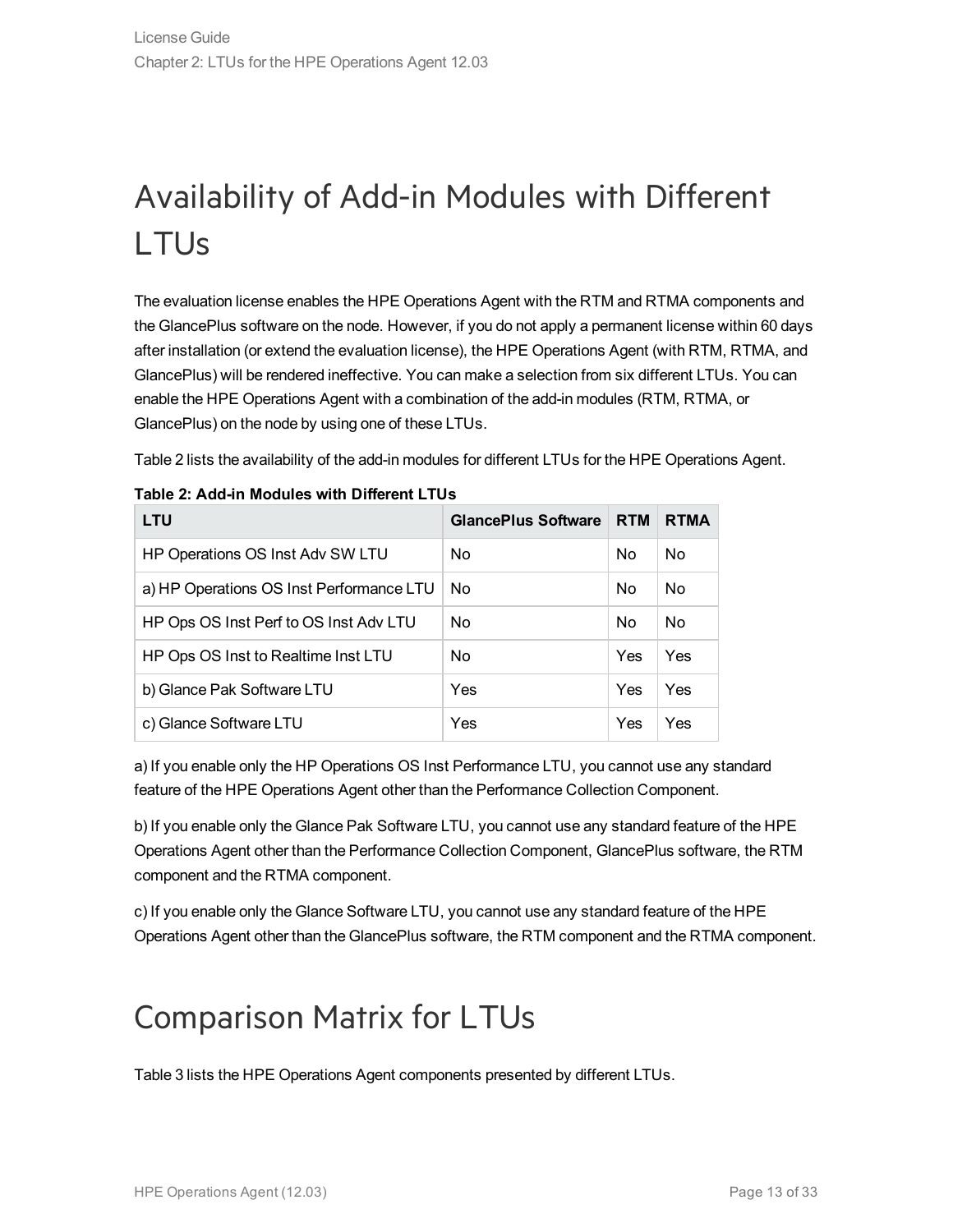#### **Table 3: LTU Comparison Matrix**

| <b>LTU vs. Components</b>                            | <b>Operations</b><br><b>Monitoring</b><br><b>Component</b> | Performance<br><b>Collection</b><br><b>Component</b> | <b>RTM</b> | <b>RTMA</b> | Glance<br><b>Plus</b> |
|------------------------------------------------------|------------------------------------------------------------|------------------------------------------------------|------------|-------------|-----------------------|
| HP Operations OS Inst Adv SW LTU                     | Yes                                                        | Yes                                                  | X          | $\times$    | X                     |
| HP Ops OS Inst to Realtime Inst LTU                  | Yes                                                        | Yes                                                  | Yes        | Yes         | X                     |
| HP Operations OS Inst Performance LTU                | $\times$                                                   | Yes                                                  | X          | $\times$    | X                     |
| HP Ops OS Inst Perf to OS Inst Adv LTU               | Yes                                                        | Yes                                                  | X          | $\times$    | X                     |
| On UNIX/Linux nodes only. Glance<br>Software LTU     | X                                                          | X                                                    | Yes        | <b>Yes</b>  | Yes                   |
| On UNIX/Linux nodes only. Glance Pak<br>Software LTU | $\times$                                                   | Yes                                                  | Yes        | Yes         | <b>Yes</b>            |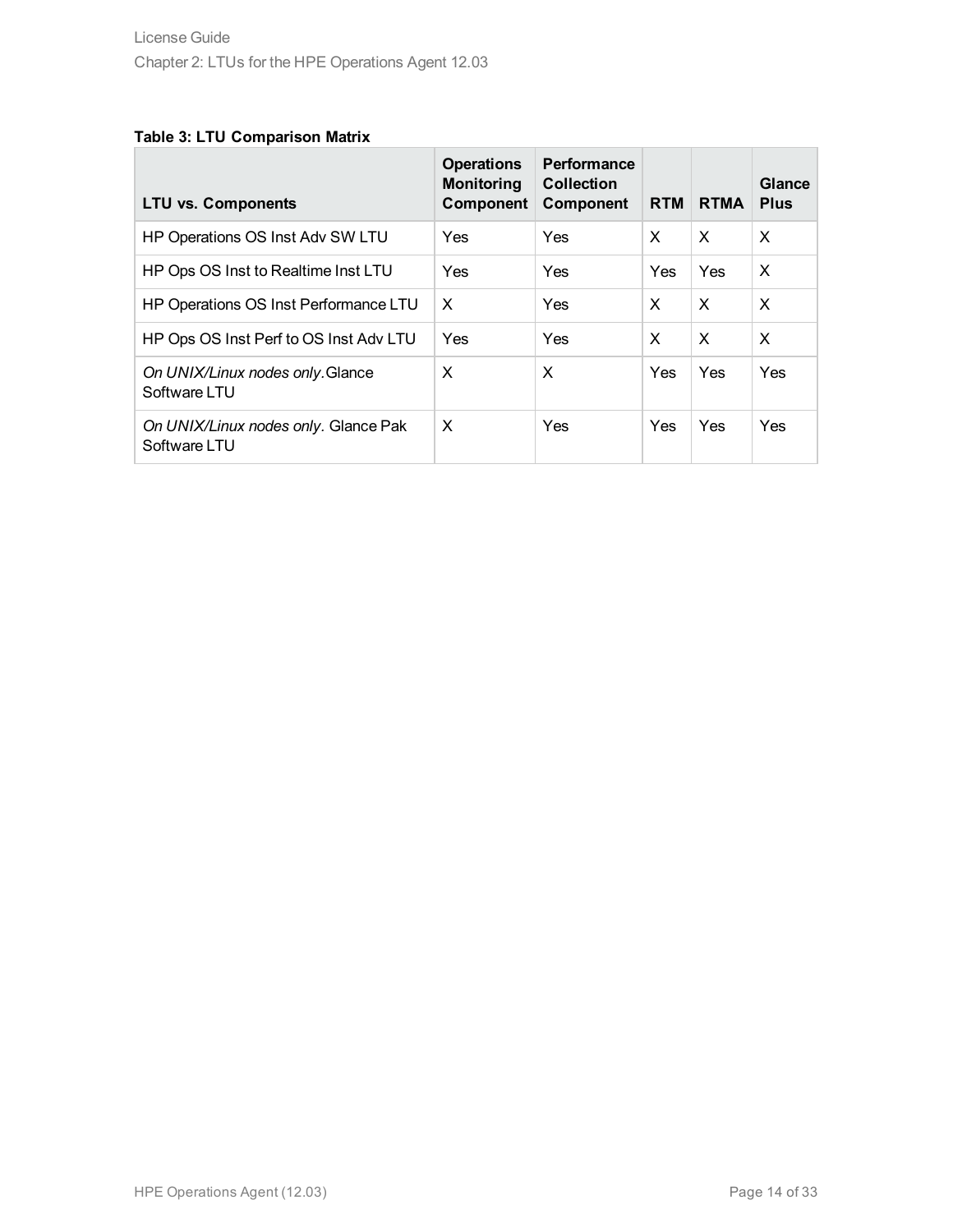# <span id="page-14-0"></span>Chapter 3: Applying a License Using a Profile File

You can set either Evaluation or Permanent licenses by using the profile file on a standalone node or in the remote installation from HPOM management server. Specify the LTUs in the text or configuration file before you start the installation and the required licenses are enabled.

For more information about profile file, see Installing the HPE Operations Agent with a Profile File in the *Installation Guide*.

# <span id="page-14-1"></span>Apply Licenses Using a Profile File on a Standalone Node

Before you start the installation on a Windows node or a UNIX/ Linux node, you can specify your license requirement in a text file and the installer uses the same file during the installation process. You can specify the license type and then start the installation.

To apply an evaluation or permanent licenses on a standalone node by using the profile file, follow these steps:

- 1. Log on to the system with the administrator privileges.
- 2. Open the text file and add the LTUs as per your requirement from the following list:
	- <sup>o</sup> set eaagt.license:HP\_Operations\_OS\_Inst\_Adv\_SW\_LTU=PERMANENT or EVALUATION
	- <sup>o</sup> set eaagt.license:Glance\_Software\_LTU=PERMANENT or EVALUATION
	- <sup>o</sup> set eaagt.license:HP\_Ops\_OS\_Inst\_to\_Realtime\_Inst\_LTU=PERMANENT or EVALUATION
	- <sup>o</sup> set eaagt.license:HP\_Operations\_OS\_Inst\_Performance\_LTU=PERMANENT or EVALUATION
	- <sup>o</sup> set eaagt.license:ALL=PERMANENT/EVALUATION

You can set only the LTUs mentioned in the list in the text file before you start the installation using the profile file.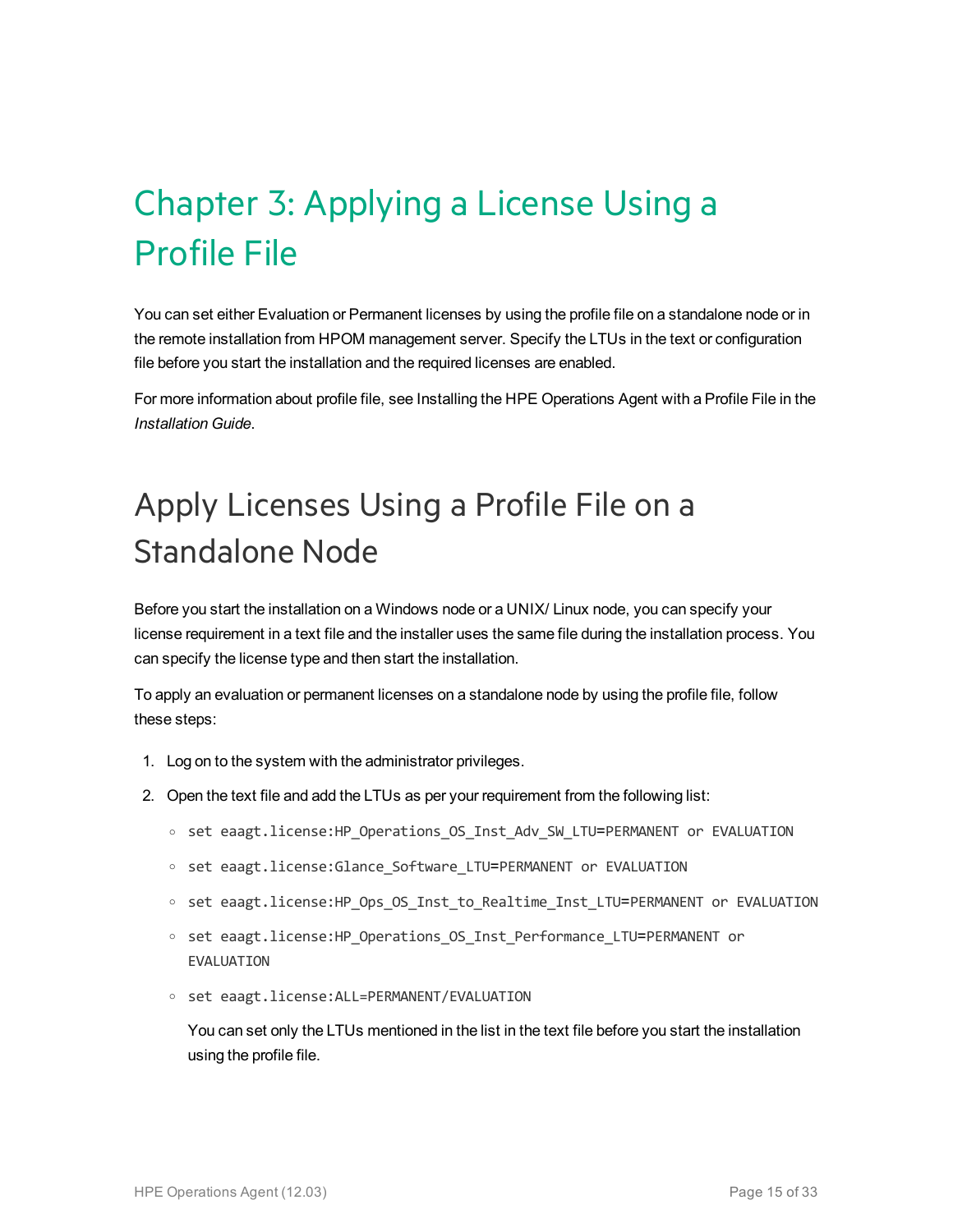**Note:** You must add the mentioned LTUs as per your requirement.

If you need to use all the components of the HPE Operations Agent and not RTM, RTMA, and GlancePlus, then add only set eaagt.license: HP Operations OS Inst Adv SW LTU=PERMANENT or EVALUATION in the text file.

If you need to use all the licenses mentioned in the list, add set eaagt. license: ALL=PERMANENT/EVALUATION in the text file. You can set only the LTUs mentioned in the list in the text file before you start the installation.

For more information about LTUs, see LTUs for the HPE [Operations](#page-7-0) Agent.

- 3. Save the text file.
- 4. Run the following command from the root of the HPE Operations Agent installation media: **On the Windows node**

cscript oainstall.vbs -install -agent -agent profile <path of profile file>/<profile file name>

or

```
cscript oainstall.vbs -i -a -agent profile <path of profile file>/<profile file
name>
```
#### **On the UNIX or Linux node**

```
./oainstall.sh -install -agent -agent_profile <path_of_profile_file>/<profile
file name>
```
or

./oainstall.sh -i -a -agent\_profile <path\_of\_profile\_file>/<profile file name>

# <span id="page-15-0"></span>Apply Licenses Using a Profile File Remotely from HPOM for Windows

Before you start the installation, you can specify settings of your choice in a configuration file and use the configuration file during installation. You can specify the license type and then start the installation.

To apply an evaluation or permanent licenses from the HPOM for Windows, follow these steps: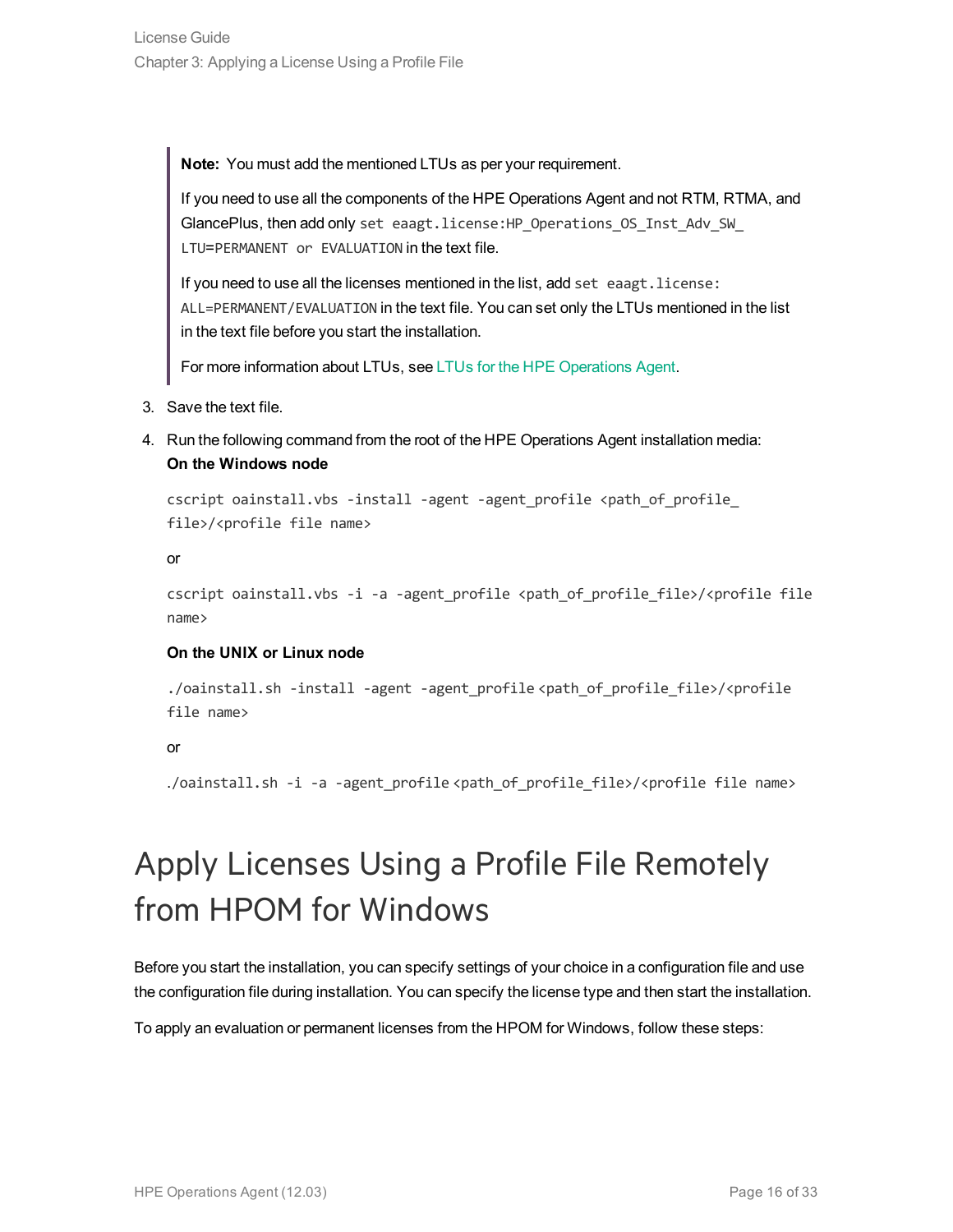- 1. Log on to the management server as an administrator.
- 2. Collect the sample configuration file from the following location on the management server: %ovsharedir%>\conf\PMAD\agent\_install\_defaults.cfg.sample
- 3. Save the agent install default.cfg.sample as agent install default.cfg in the same location.
- 4. Open the agent install defaults.cfg file with a text editor and add the LTU as per your requirement from the following list:

[eaagt.license]

- o HP Operations OS Inst Adv SW LTU=PERMANENT or EVALUATION
- <sup>o</sup> Glance\_Software\_LTU=PERMANENT or EVALUATION
- o HP Ops OS Inst to Realtime Inst LTU=PERMANENT or EVALUATION
- o HP Operations OS Inst Performance LTU=PERMANENT or EVALUATION
- <sup>o</sup> ALL=PERMANENT or EVALUATION

You can set only the LTUs mentioned in the list in the text file before you start the installation using the profile file.

**Note:** You must add LTUs as per your requirement.

If you need to use all the components of the HPE Operations Agent and not RTM, RTMA, and GlancePlus, then add only set eaagt.license:HP\_Operations\_OS\_Inst\_Adv\_SW\_ LTU=PERMANENT or EVALUATION in the text file.

If you select all the licenses, then add set eaagt.license:ALL=PERMANENT or EVALUATION in the text file.

For more information about LTUs, see LTUs for the HPE [Operations](#page-7-0) Agent.

5. After updating the licensing settings, start installing HPE Operations Agent remotely from HPOM console or by using the command line. For more information, see *HPE Operations Agent Installation Guide.*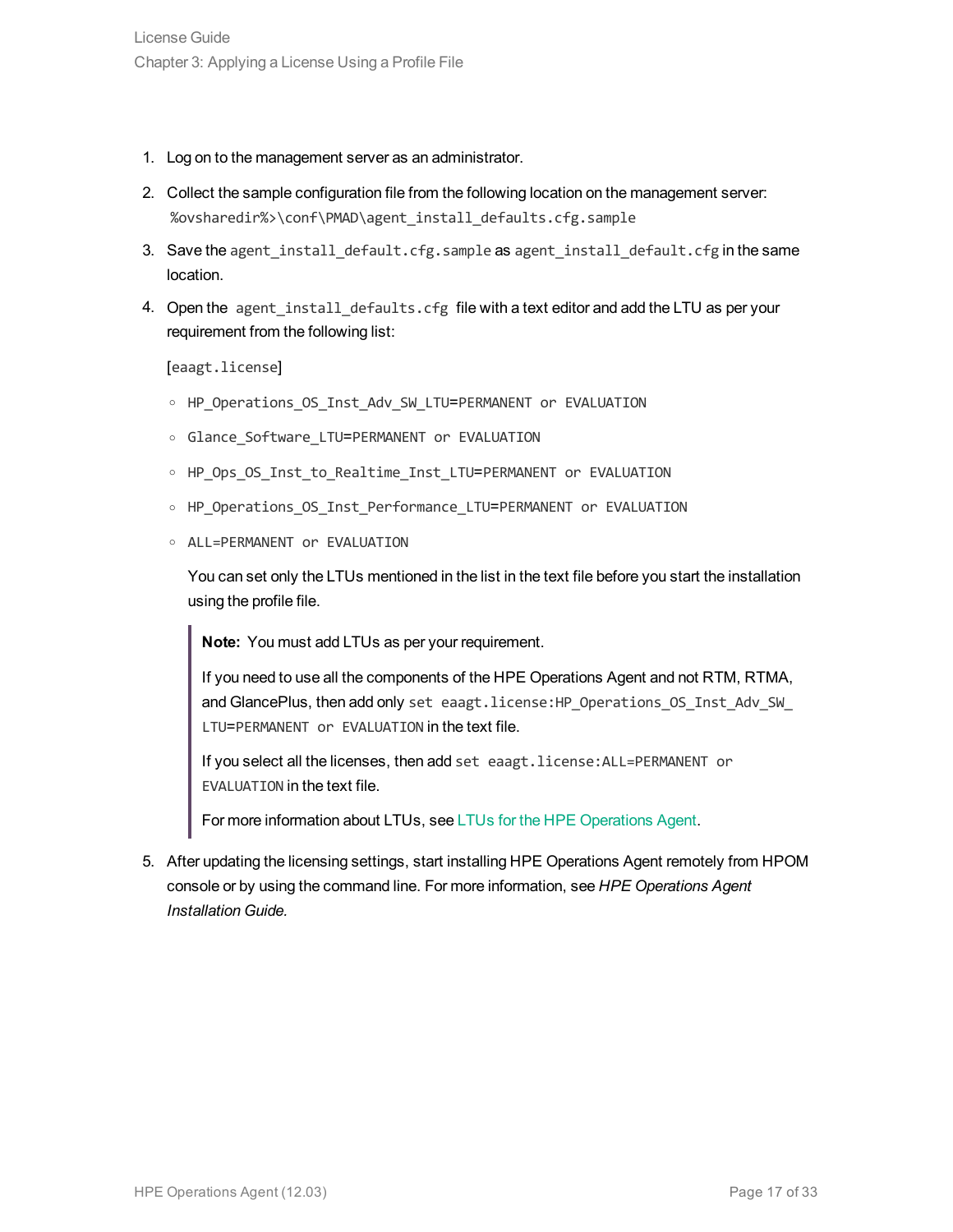# <span id="page-17-0"></span>Apply Licenses Using a Profile File Remotely from HPOM for UNIX or Linux

Before you start the installation, you can specify settings of your choice in a configuration file and use the configuration file during installation. You can specify the license type and then start the installation.

**Note:** If you are using the profile file, you must install the hotfix QCCR1A138587 for HPOM on UNIX/Linux. Contact HPE Support to obtain this hotfix. You do not need any additional hotfixes if you are using HPOM for Windows.

To apply an evaluation or permanent licenses from the HPOM for UNIX or Linux, follow these steps:

- 1. Log on to the HPOM for UNIX or Linux with root privileges.
- 2. Collect the sample configuration file from the following location on the management server: /etc/opt/OV/share/conf/OpC/mgmt\_sv/bbc\_inst\_defaults.sample.
- 3. Save the bbc\_inst\_defaults.samplefile as bbc\_inst\_defaultsfile in the same location.
- 4. Open the bbc\_inst\_defaults file with a text editor and add the LTU as per your requirement from the following list:

[eaagt.license]

- o HP Operations OS Inst Adv SW LTU=PERMANENT or EVALUATION
- o Glance Software LTU=PERMANENT or EVALUATION
- o HP Ops OS Inst to Realtime Inst LTU=PERMANENT or EVALUATION
- o HP Operations OS Inst Performance LTU=PERMANENT or EVALUATION
- <sup>o</sup> ALL=PERMANENT/EVALUATION[If you want to set all LTUs, use this option]

**Note:** You must add LTUs as per your requirement.

If you need to use all the components of the HPE Operations Agent and not RTM, RTMA, and GlancePlus, then add only set eaagt.license: HP\_Operations\_OS\_Inst\_Adv\_SW\_ LTU=PERMANENT or EVALUATION in the text file.

If you select all the licenses, then add set eaagt.license: ALL=PERMANENT/EVALUATION in the text file.

For more information about LTUs, see LTUs for the HPE [Operations](#page-7-0) Agent.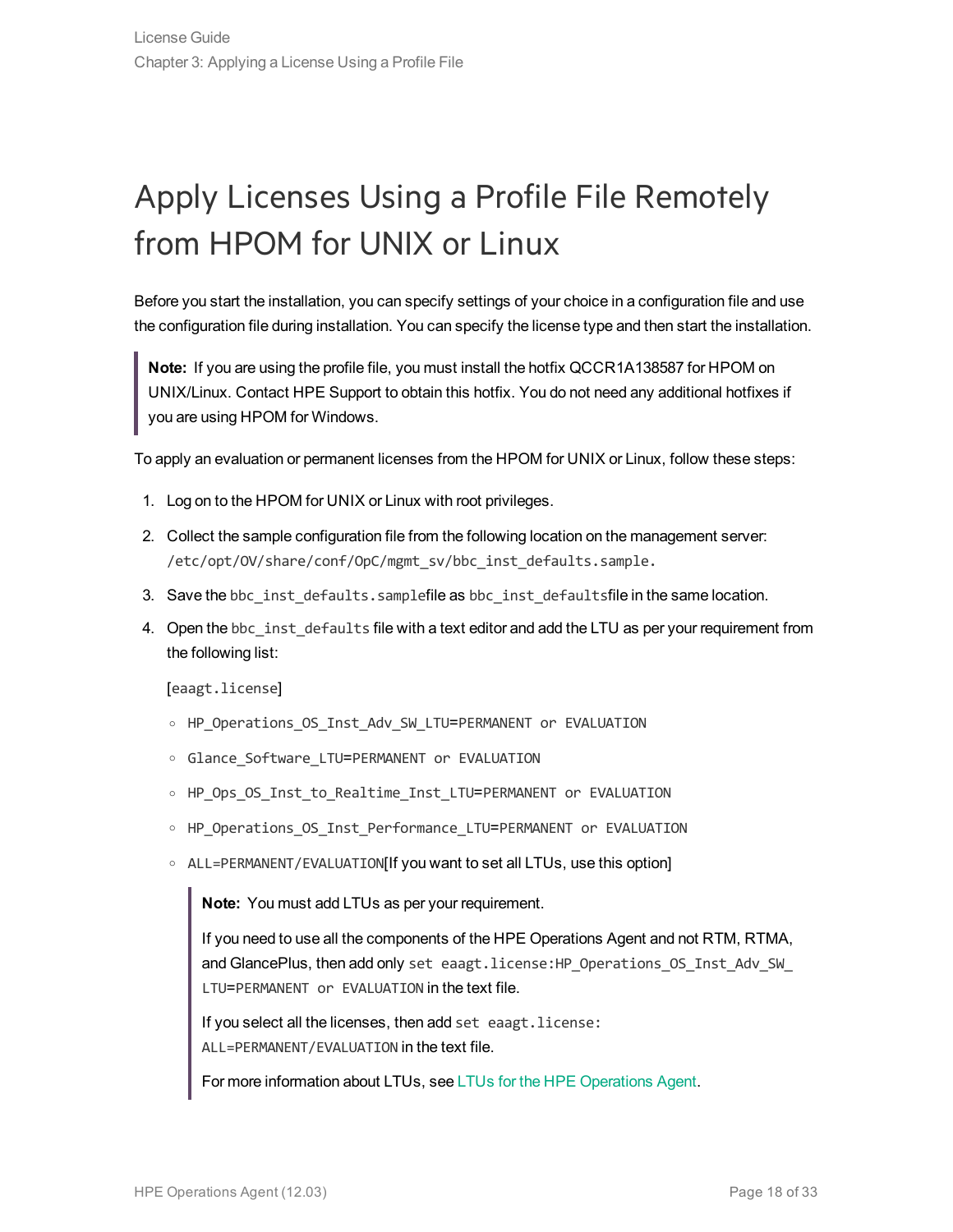5. After updating the licensing settings, start installing HPE Operations Agent remotely from HPOM console or by using the command line. For more information, see *HPE Operations Agent Installation Guide.*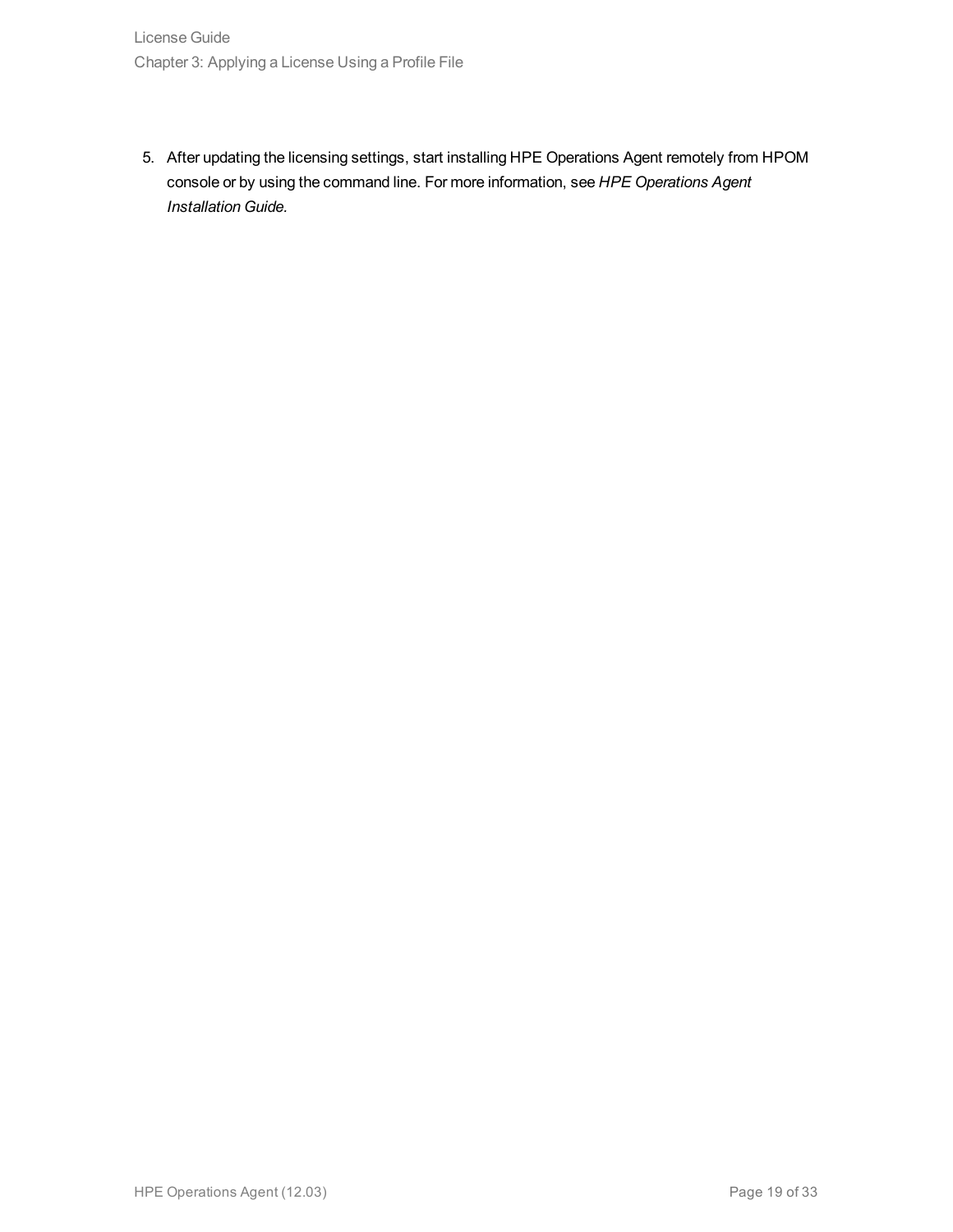# <span id="page-19-0"></span>Chapter 4: Applying an Evaluation or Permanent License

Based on the type of installation, you must set the evaluation license or the permanent license on the node. The evaluation license remains in effect for 60 days after installation, and then the product (with all add-in modules) stops working on the node. To continue working with the product, you must enable a permanent license on the node.

## <span id="page-19-1"></span>Apply Manually on a Node

To apply a permanent or an evaluation license on a standalone HPE Operations Agent node, follow these steps:

1. Install the HPE Operations Agent on the node.

You must set the evaluation or permanent licenses to use the HPE Operations Agent.

**Tip:** If the node resides in an HPOM-managed environment, you can install the HPE Operations Agent using the -s and -cs options to configure a management server for the node. Use of these options starts the licensing tool to enable the HP Operations OS Inst Adv SW LTU.

- 2. To apply a license, go to the command prompt (shell).
- 3. To enable the appropriate license for an LTU of your choice, do the following:
	- To enable the license for the HP Operations OS Inst Adv SW LTU, run the following command:

oalicense -set -type EVALUATION "HP Operations OS Inst Adv SW LTU"

This command applies the evaluation license for the Operations Monitoring Component and Performance Collection Component of the HPE Operations Agent. The add-in modules stop functioning after the validity period of the evaluation license expires.

○ To use the RTM and RTMA components with the Operations Monitoring Component and Performance Collection Component, run the following command: oalicense -set -type PERMANENT "HP Ops OS Inst to Realtime Inst LTU"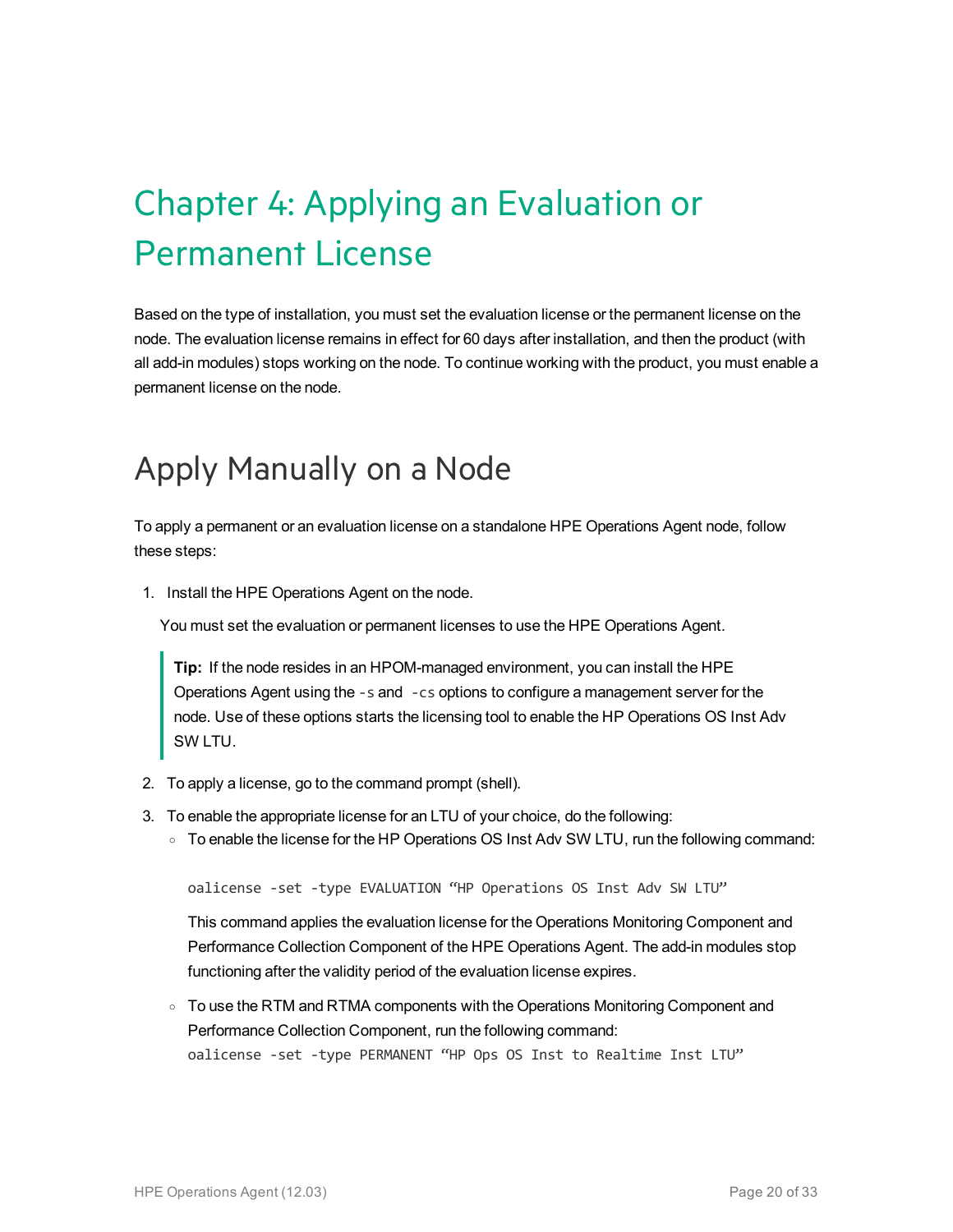This command upgrades the permanent license for all the HP Operations OS Inst Adv SW LTU to HP Ops OS Inst to Realtime Inst LTU and enables the RTM and RTMA components on the node. The other add-in module (GlancePlus) stops functioning after the validity period of the evaluation license expires.

○ To enable the license for the HP Operations OS Inst Performance LTU, run the following command:

oalicense -set -type PERMANENT "HP Operations OS Inst Performance LTU"

This command applies the permanent license for the Performance Collection Component of the HPE Operations Agent. The Operations Monitoring Component and other add-in modules stop functioning after the validity period of the evaluation license expires.

<sup>o</sup> *On UNIX/Linux nodes only -* To enable the license for the Glance Pak Software LTU, run the following command:

oalicense -set -type PERMANENT "Glance Pak Software LTU"

This command applies the permanent license only to the Performance Collection Component, GlancePlus software, and RTMA component.

<sup>o</sup> *On UNIX/Linux nodes only -* To enable the license for the Glance Software LTU, run the following command:

oalicense -set -type PERMANENT "Glance Software LTU"

This command applies the permanent license only to the GlancePlus software and the RTMA component on the node.

4. To check the details of LTUs on the node, run the following command:

oalicense -get -all

The command shows the LTU details in the following format:

| <b>LICENSE NAME TYPE</b><br><b>ACTIVATION</b><br><b>EXPIRY</b><br>EXTN         |  |  |  |  |  |  |  |  |
|--------------------------------------------------------------------------------|--|--|--|--|--|--|--|--|
| The command presents the following details:                                    |  |  |  |  |  |  |  |  |
| <b>LICENSE NAME:</b> Name of the LTU                                           |  |  |  |  |  |  |  |  |
| <b>TYPE:</b> Type of the LTU (permanent, evaluation, or extended)              |  |  |  |  |  |  |  |  |
| <b>ACTIVATION:</b> Date when the LTU was enabled (in the mm/dd/yyyy format)    |  |  |  |  |  |  |  |  |
| <b>EXPIRY:</b> Validity period of the license (when the type is not permanent) |  |  |  |  |  |  |  |  |
| <b>EXTN:</b> Count of extending the evaluation license                         |  |  |  |  |  |  |  |  |

5. Start all the processes on the node with the following command: opcagt -start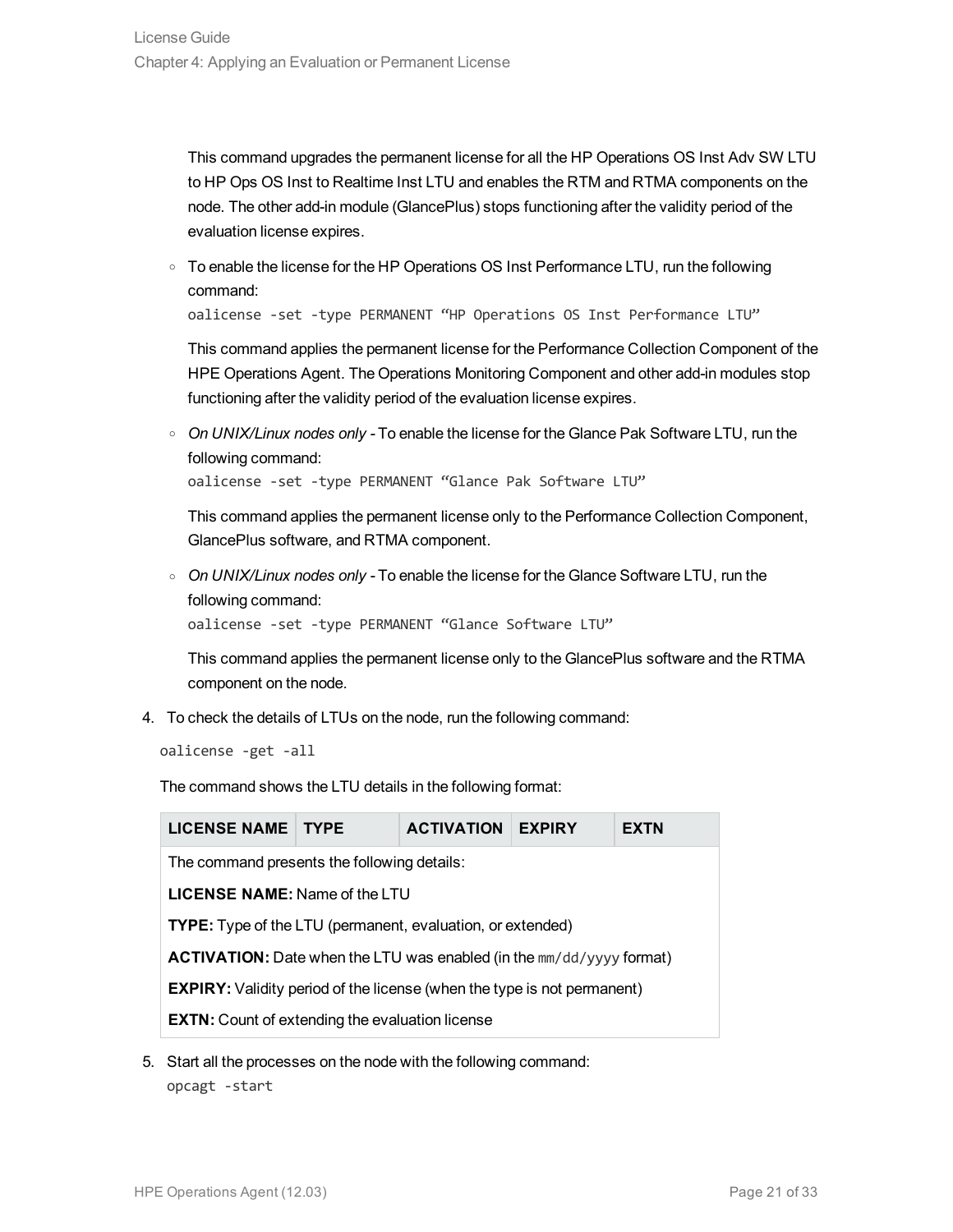If required, you can enable an evaluation license or permanent license on the node in an HPOMmanaged environment. To enable an evaluation license on the node, do *one* of the following:

• Log on to the node locally and run the following command:

oalicense -set -type EVALUATION "<LTU name>"

- To enable the evaluation license using a tool on multiple nodes, follow these steps:
	- a. Log on to the HPOM management server.
	- b. Create a new tool with the following details:
		- Set the command or tool call to oalicense.
		- Set the parameters to -set -type EVALUATION "<LTU\_name>"
		- Set the target to the selected node.
	- c. Run the tool on the nodes of your choice.

### <span id="page-21-0"></span>Example of License Details

You can use the -get option with the oalicense command to view the details of LTUs on a node. You can use the -all option with the -get option to view the details of all LTUs on a node. Alternatively, you can specify an LTU name as an argument to view the details of a particular LTU on the node.

When you run the command oalicense -get "HP Operations OS Inst Adv SW LTU" where the HP Operations OS Inst Adv SW LTU is enabled with the permanent type, the following message appears:

| <b>LICENSE NAME</b>                                       | <b>TYPE</b> | <b>ACTIVATION EXPIRY</b> |                  | EXTN |
|-----------------------------------------------------------|-------------|--------------------------|------------------|------|
| HP Operations OS Inst Adv SW LTU   PERMANENT   09/08/2015 |             |                          | $11/08/2015$ N/A |      |

### <span id="page-21-1"></span>Apply Centrally from a Management Server

If you install the HPE Operations Agent remotely on a node from the HPOM management server or manually on the node with the management server details, you must set an evaluation or permanent license. If you want to enable a different type of license on the node, you must perform additional steps.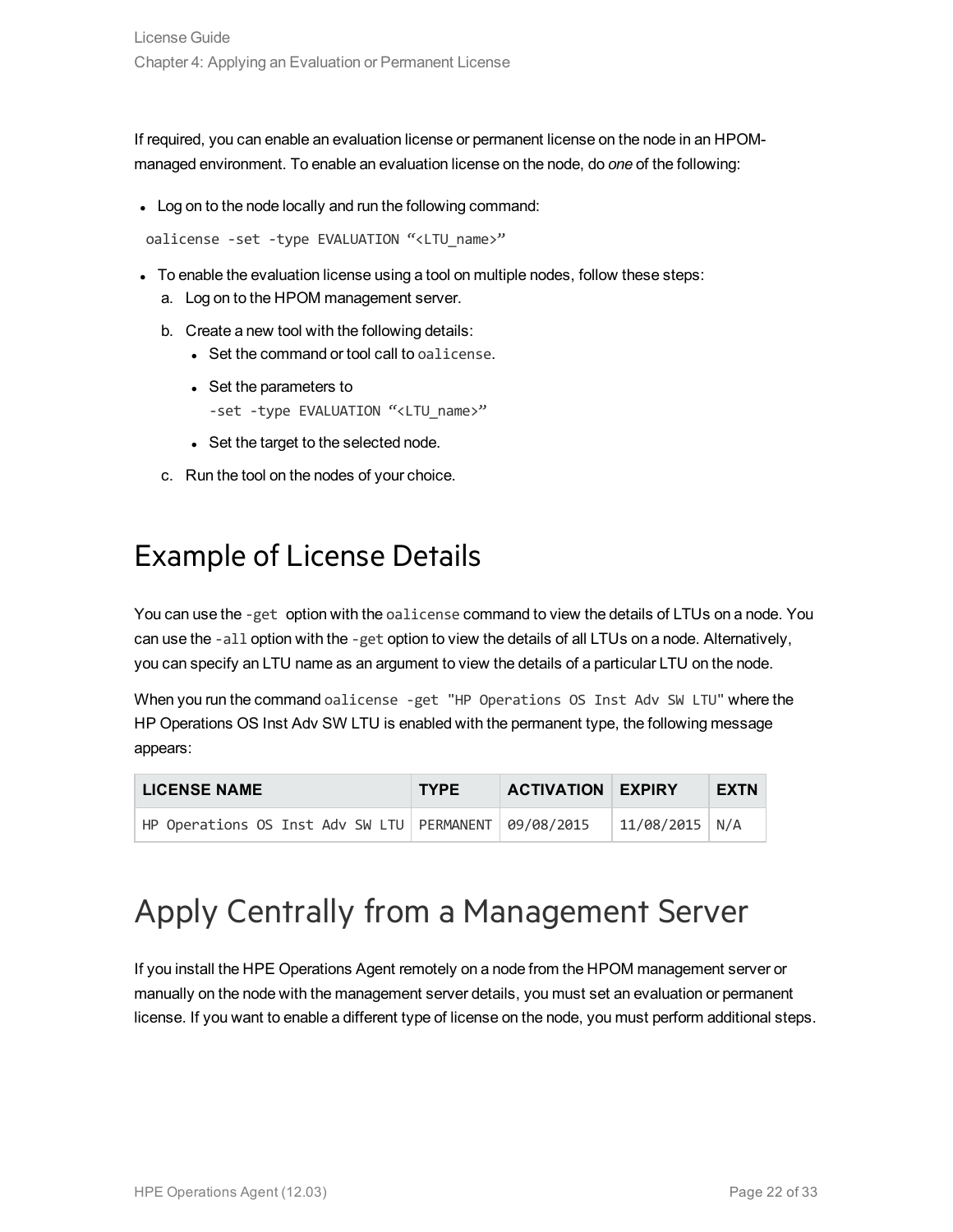### <span id="page-22-0"></span>Apply from the HPOM for Windows Console

To enable an LTU other than the default LTUs on the node, follow these steps:

- 1. Log on to the HPOM management server.
- 2. In the console tree, expand **Tools**, and then click **HPE Operations Agent**. The list of tools available with the HPE Operations Agent deployment package appears in the details pane.
- 3. Launch the Set Realtime Permanent License tool on the nodes where you want to enable the permanent license for the HP Ops OS Inst to Realtime Inst LTU.
- 4. Launch the Set Glance Permanent License tool on the nodes where you want to enable the permanent license for the Glance Software LTU.
- <span id="page-22-1"></span>5. After you launch the tools to apply licenses, you must launch the Restart Agent tool to start the necessary processes on all nodes.

### Apply from the HPOM on UNIX/Linux 9.xx Console

To enable an LTU other than the default LTUs on the node, you must create a tool to run the oalicense command on a node (or a group of nodes). To create a new tool, follow these steps:

- 1. Log on to the HPOM Operational UI.
- 2. In the left pane, select the node or node group where you want to apply the license.
- 3. To enable the permanent license for the HP Ops OS Inst to Realtime Inst LTU, right-click and click **Start > HP Operations-agent > Set Realtime Permanent License**.
- 4. To enable the permanent license for the Glance Software LTU, right-click and click **Start > HP Operations-agent > Set Glance Permanent License**.
- <span id="page-22-2"></span>5. Launch the Restart Agent tool to start the necessary processes on all nodes.

### Apply from the HPOM for UNIX 8.35 Console

To enable an LTU other than the default LTUs on the node, you must create an application (tool) to run the oalicense command on a node (or a group of nodes). To create a new tool, follow these steps: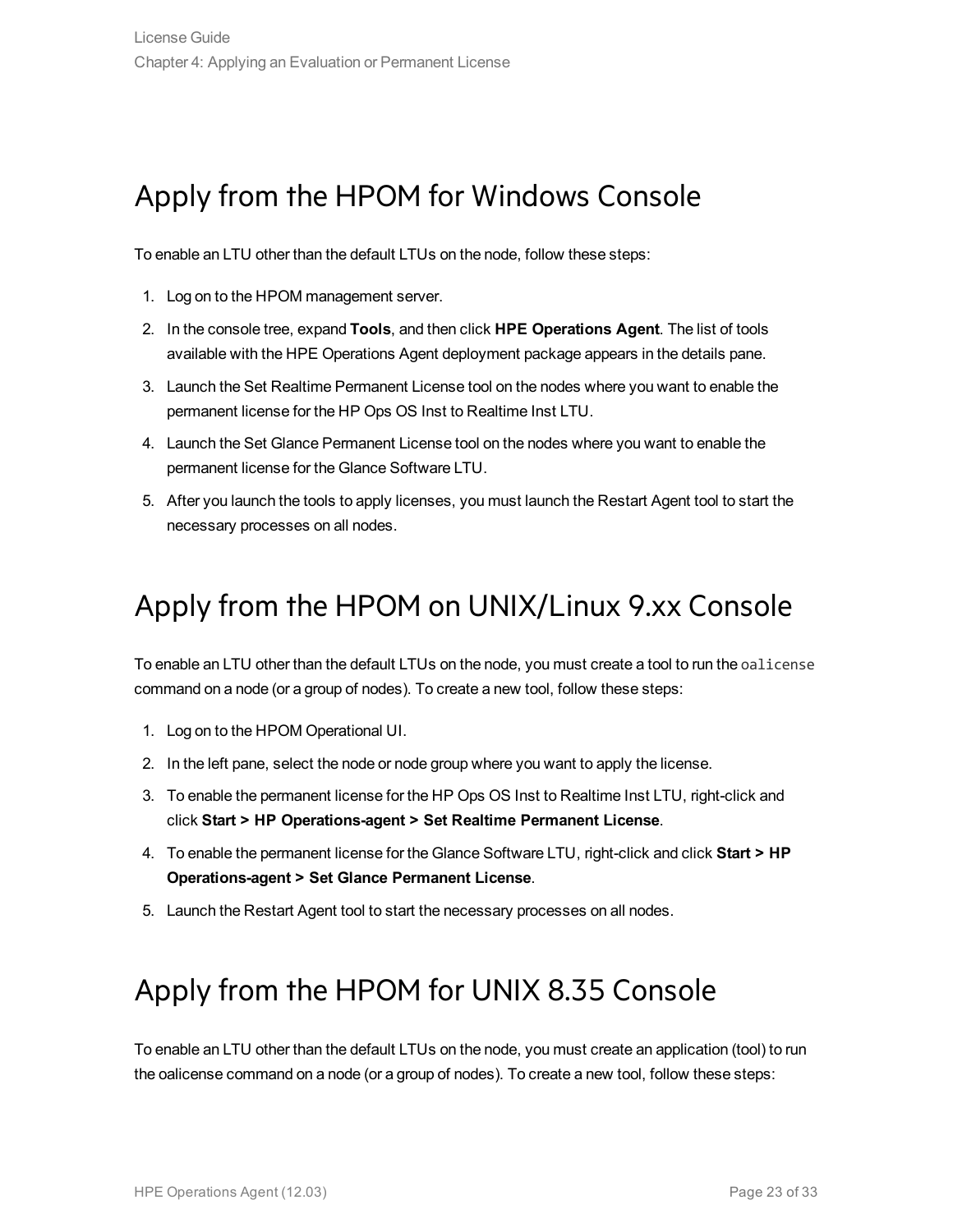- 1. Log on to the HPOM for UNIX server.
- 2. Log on to the HPOM for UNIX console.
- 3. Go to the OVO Application Bank window.
- 4. Click **Actions > Application > Add OVO Application**. The Add OVO Application dialog box opens.
- 5. In the Add OVO Application dialog box, specify the following details:
	- Specify a name in the Application Name box.
	- $\circ$  Type oalicense in the Application Call box.
	- <sup>o</sup> In the Additional Parameters box, type -set -type PERMANENT "HP Ops OS Inst to Realtime Inst LTU" to enable the HP Ops OS Inst to Realtime Inst LTU. Type -set -type PERMANENT "Glance Software LTU" to enable the Glance Software LTU.
	- <sup>o</sup> Select the **Start on Target Node(s) selected by Operator** option.
	- $\circ$  In the Execute as User section, specify the user name and password of the user with which the HPE Operations Agent is running on the node.
	- <sup>o</sup> Set Presentation to **Window (Output only)**.
- 6. Click **OK**.

You can now launch the application from the HPOM for UNIX console. After running the application on nodes, you must run the opcagt -start command to start the necessary processes on all nodes.

# <span id="page-23-0"></span>Extend the Validity Period of the Evaluation License

You can extend the validity period of the evaluation license by 60 more days. You can extend the validity period of the evaluation license twice, which enables you to evaluate the product for up to 180 days.

To extend the validity period of the evaluation license, follow these steps:

- 1. Log on with the administrative or root privileges.
- 2. Perform one of the following steps:
	- <sup>o</sup> *On Windows* Go to the following location: %ovinstalldir%bin.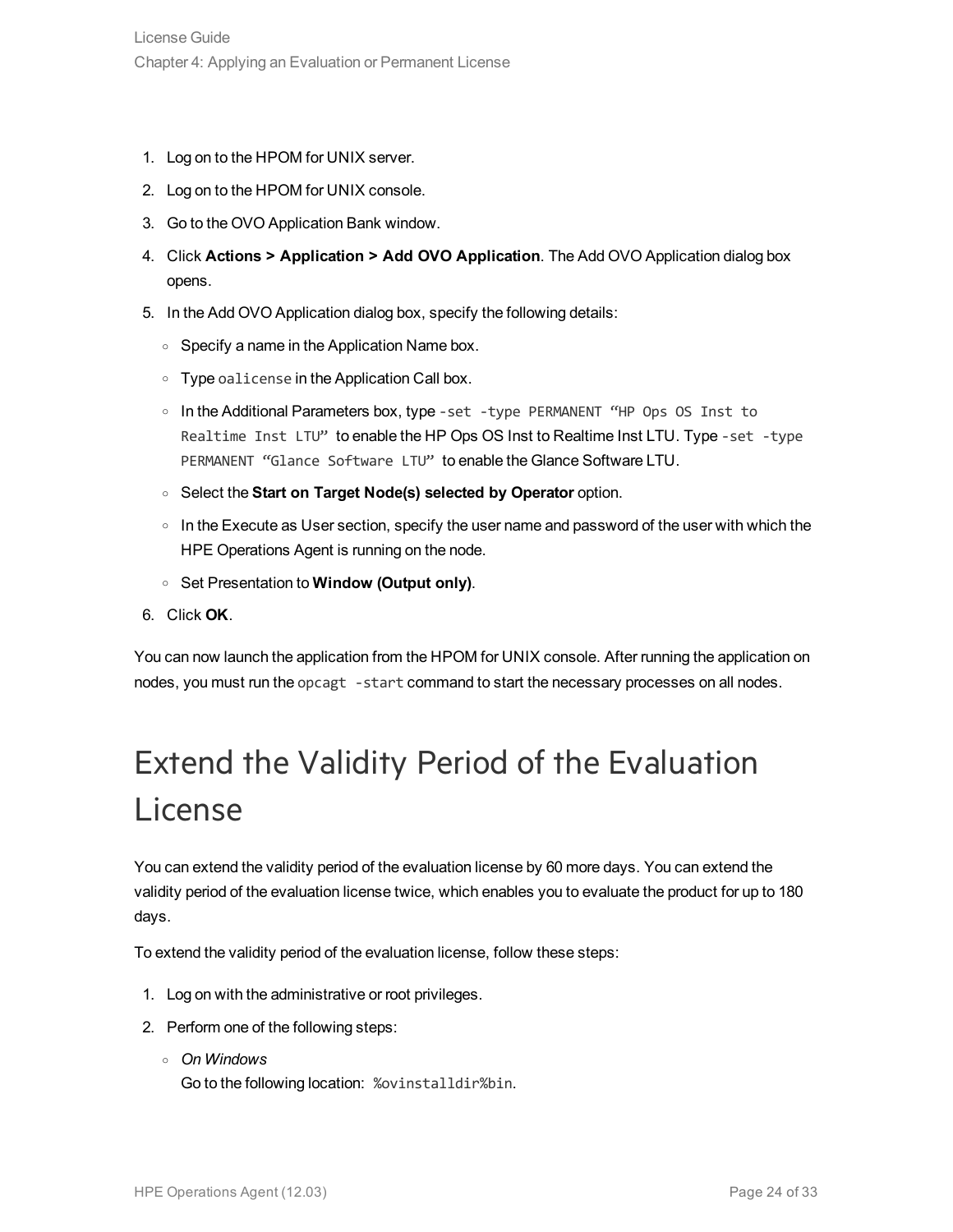- <sup>o</sup> *On HP-UX, Linux, and Solaris* Go to the following location: /opt/OV/bin.
- <sup>o</sup> *On AIX* Go to the following location: /usr/lpp/OV/bin.
- 3. Run the following command to check the status of the evaluation LTUs : *On Windows*

```
oalicense -get -all
```
*On UNIX/Linux*

./oalicense -get -all

The command displays the details of all the LTUs that are enabled on the system—including the status of all evaluation licenses. The command shows the details in the following format:

| <b>LICENSE NAME</b> | <b>TYPF</b> | <b>ACTIVATION</b>                     | <b>EXPIRY</b>               | <b>EXTN</b> |
|---------------------|-------------|---------------------------------------|-----------------------------|-------------|
| <ltu name=""></ltu> | EVALUATION  | <installation date=""></installation> | <expiry_date></expiry_date> |             |

Note down the evaluation LTUs that you want to use beyond the validity period.

4. *Optional.* Review the output of the command and make sure that the evaluation LTUs (which you are going to extend) were in use for nearly 60 days.

**Note:** If you extend the validity period of an evaluation LTU sooner than 60 days from installation, you will forfeit the use of the LTU for the remaining days before the original 60-day long validity period actually expires. You will be able to use the LTU only for 60 more days without interruptions from the day you extend the evaluation LTU. However, you can extend the validity period of the evaluation LTU for a second time, which will enable you to use the evaluation LTU for another 60 days.

5. Run the following command:

```
On Windows
```
oalicense -extend -type EVALUATION " *<LTU\_Name>*"

*On UNIX/Linux*

./oalicense -extend -type EVALUATION " *<LTU\_Name>*"

In this instance:

*<LTU\_Name>* is the name of the LTU.

6. Run the following command to check the status of the evaluation LTUs : *On Windows*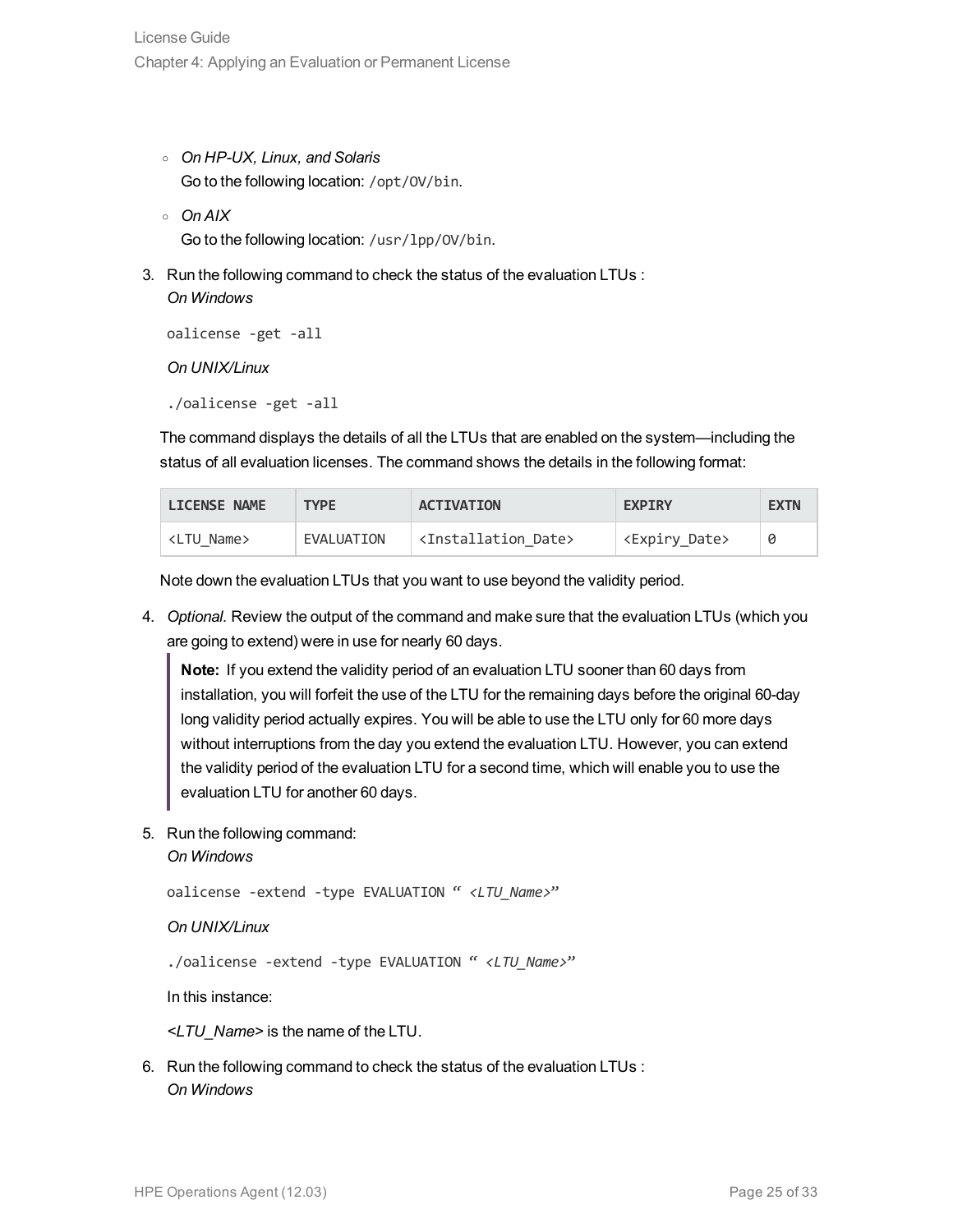oalicense -get -all

#### *On UNIX/Linux*

./oalicense -get -all

The command shows the details in the following format:

| <b>LICENSE NAME</b> | <b>TYPF</b> | <b>ACTIVATION</b>                     | <b>EXPIRY</b>             | <b>EXTN</b> |
|---------------------|-------------|---------------------------------------|---------------------------|-------------|
| <ltu name=""></ltu> | EVALUATION  | <installation date=""></installation> | <expiry date=""></expiry> |             |

You will notice that the expiry date of the LTU is shifted by 60 days ahead of the original expiry date. The EXTN columns indicates the extension count of the LTU.

#### **Example**

After installation, the list of enabled LTUs appear in the following format when you run the **oalicense get -all** command:

| <b>LICENSE NAME</b>                                                                 | <b>TYPE</b> | <b>ACTIVATION</b>                          | <b>EXPIRY</b> | <b>EXTN</b> |
|-------------------------------------------------------------------------------------|-------------|--------------------------------------------|---------------|-------------|
| HP Operations OS Instance Software LTU   EVALUATION   03/Jun/2015   02/Aug/2015   0 |             |                                            |               |             |
| HP Glance OS Instance LTU                                                           |             | EVALUATION   03/Jun/2015   02/Aug/2015   0 |               |             |
| HP Operations Real-Time UpG OS<br>Instance Software LTU                             |             | EVALUATION   03/Jun/2015   02/Aug/2015   0 |               |             |

After you extend the HP Operations OS Instance Software LTU for 60 more days, the following output appears when you run the **oalicense -get -all** command:

| <b>LICENSE NAME</b>                                                                                 | <b>TYPE</b> | <b>ACTIVATION</b>                              | <b>EXPIRY</b> | <b>EXTN</b> |
|-----------------------------------------------------------------------------------------------------|-------------|------------------------------------------------|---------------|-------------|
| HP Operations OS Instance Software LTU   EVALUATION   $\theta$ 3/Jun/2015   $\theta$ 2/Oct/2015   1 |             |                                                |               |             |
| HP Glance OS Instance LTU                                                                           |             | EVALUATION   $03/Jun/2015$   $02/Aug/2015$   0 |               |             |
| HP Operations Real-Time UpG OS<br>Instance Software LTU                                             |             | EVALUATION   03/Jun/2015   02/Aug/2015   0     |               |             |

### <span id="page-25-0"></span>Generate Alerts

You can use the -expiryAlerts option with the oalicense command to view the number of days for which the evaluation license will remain valid.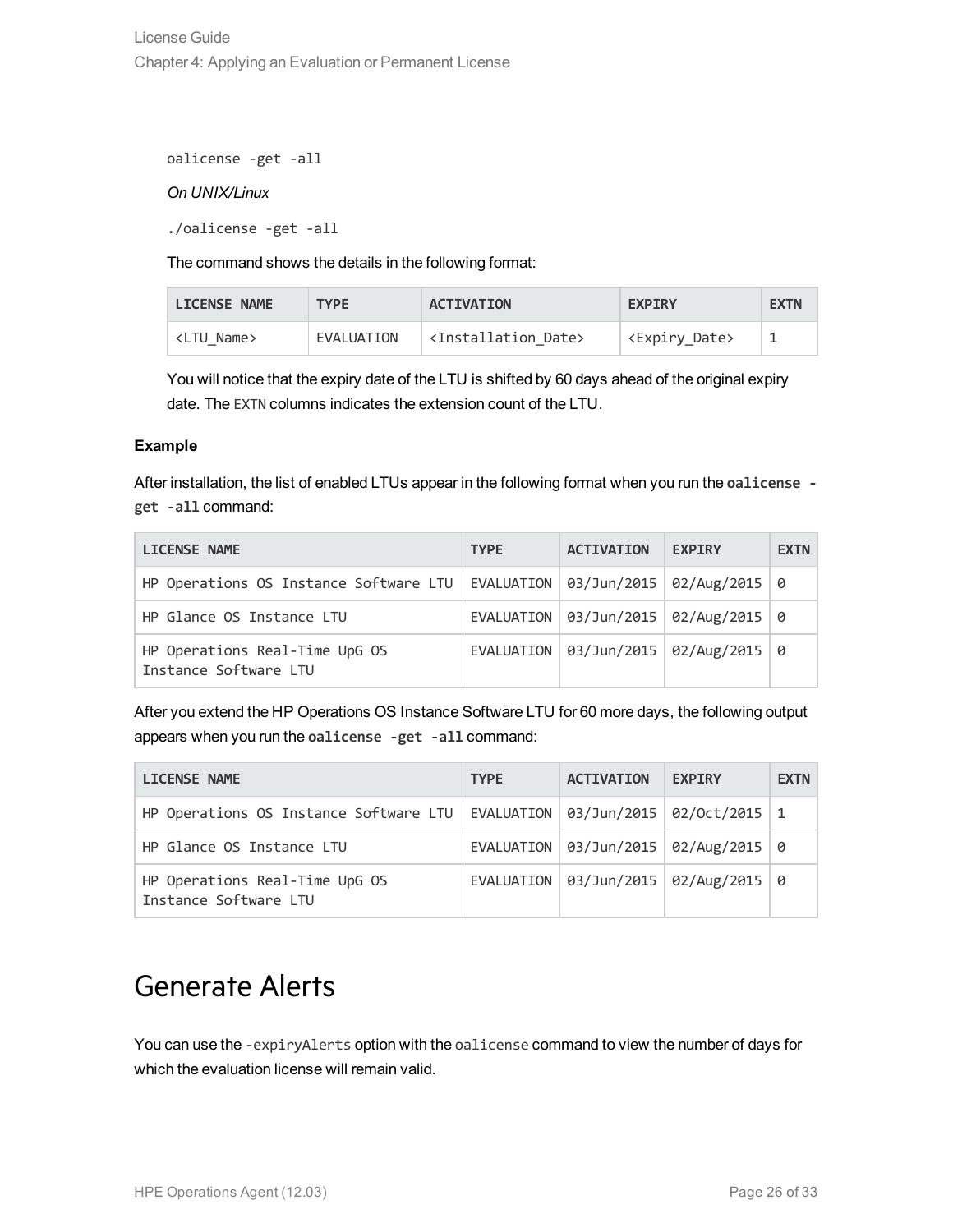With the help of the ALERT\_LTU\_EXPIRY\_DAYS variable, you can configure the HPE Operations Agent to send alert messages to the HPOM message browser to notify you about the expiry details of the evaluation agent LTUs that are in effect on the node.

While setting this variable, you must specify three comma separated integer values in the descending order.

For example:

ovconfchg -ns eaagt -set ALERT\_LTU\_EXPIRY\_DAYS DAY1,DAY2,DAY3

The alert messages will arrive in the HPOM console on *DAY1*, *DAY2*, and *DAY3* days before the evaluation LTU expires.

By default, this variable is set to 7, 3, 1.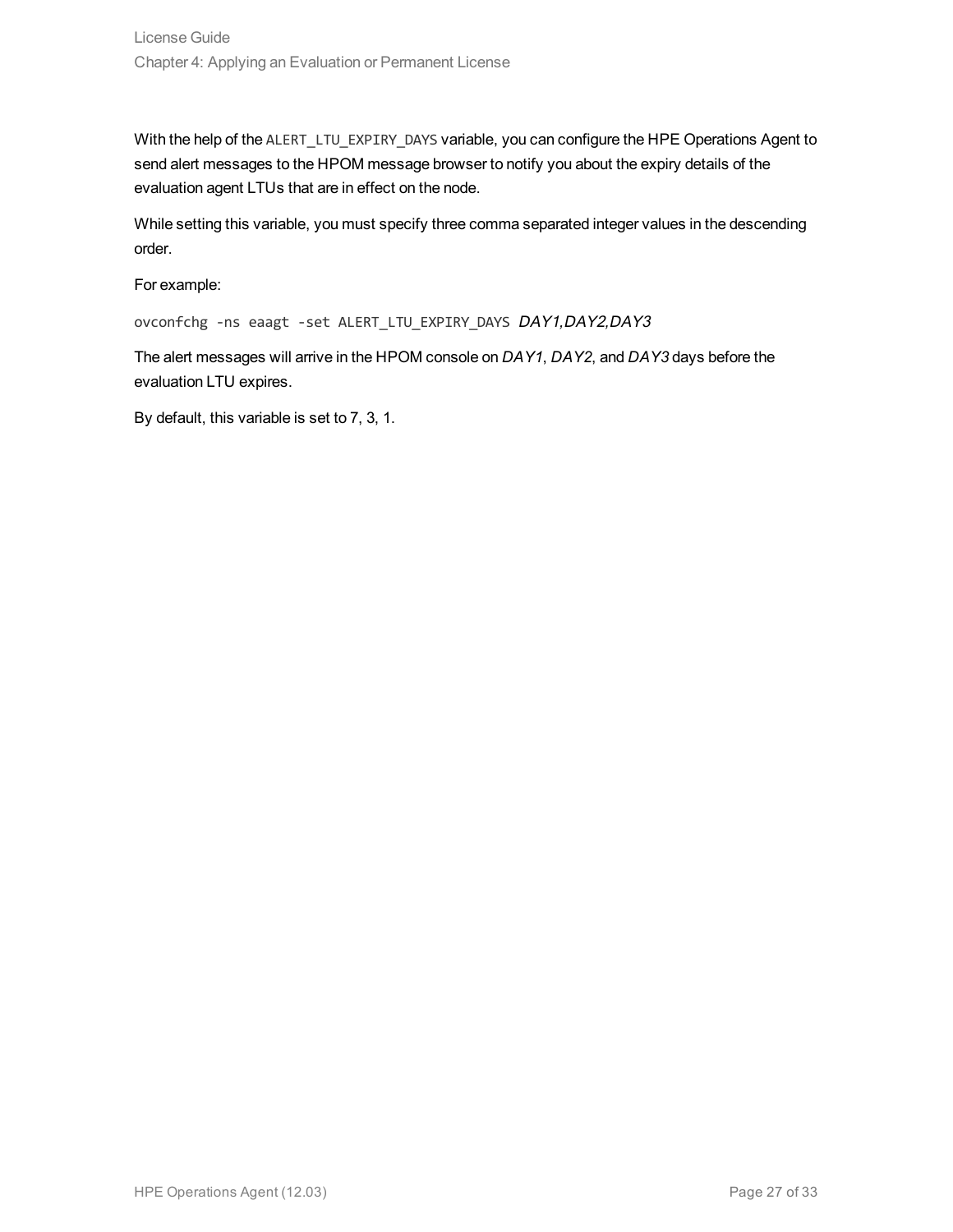# <span id="page-27-0"></span>Chapter 5: Upgrading to the HPE Operations Agent 12.03

You can upgrade to the HPE Operations Agent 12.03 from one product or a combination of the following products:

- HPE Operations Agent
- HP Performance Agent
- HP GlancePlus

After you perform the upgrade, the old LTU is automatically upgraded to an HPE Operations Agent LTU. The licensing mechanism automatically detects the old LTU that was in use with the old product, and then upgrades to a new LTU.

Table 4 provides a mapping of the old LTUs against the new LTUs.

| Old LTU                        | Available<br><b>Products/Features</b>                  | <b>New LTU</b>                                  | <b>Available</b><br><b>Products/Features</b>                                                                                       |
|--------------------------------|--------------------------------------------------------|-------------------------------------------------|------------------------------------------------------------------------------------------------------------------------------------|
| GlancePlus LTU                 | <b>HP GlancePlus</b>                                   | Glance Software LTU                             | <b>HP GlancePlus</b><br><b>RTM</b><br>$\bullet$<br>RTMA                                                                            |
| Performance<br>Agent LTU       | <b>HP Performance</b><br>Agent                         | <b>HP Operations OS Inst</b><br>Performance LTU | Performance Collection<br>Component                                                                                                |
| Glance Pak<br>Software LTU     | <b>HP Performance</b><br>Agent<br><b>HP GlancePlus</b> | Glance Pak Software LTU                         | Performance<br>$\bullet$<br>Collection<br>Component<br><b>RTM</b><br>$\bullet$<br><b>RTMA</b><br>$\bullet$<br><b>HP GlancePlus</b> |
| <b>Operations Agent</b><br>LTU | <b>HPE Operations</b><br>Agent                         | HP Operations OS Inst Adv<br><b>SW LTU</b>      | Operations<br>$\bullet$<br>Monitoring<br>Component<br>Performance<br>$\bullet$<br>Collection<br>Component                          |

#### **Table 4: Automatic LTU Upgrade**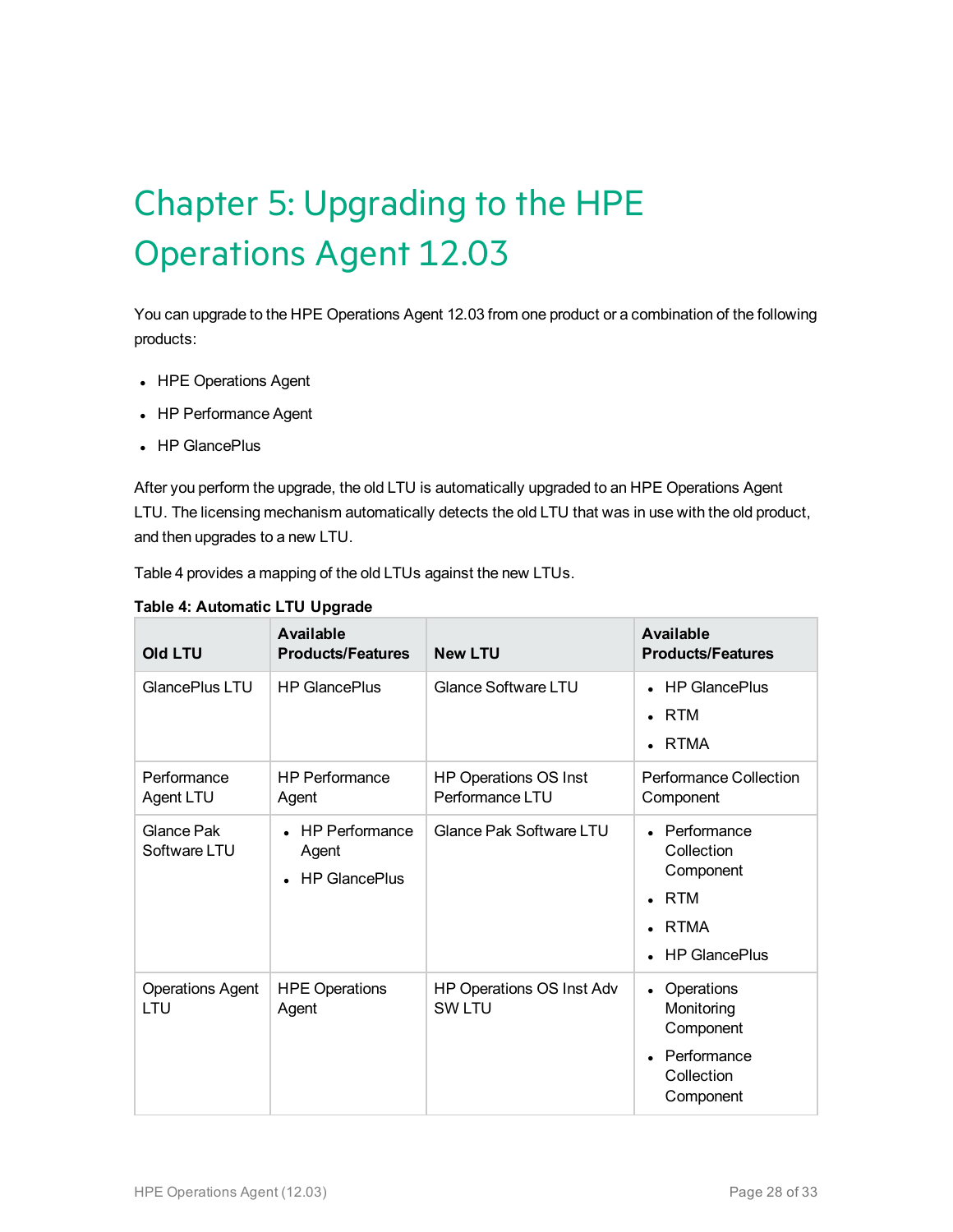| <b>Old LTU</b>       | <b>Available</b><br><b>Products/Features</b>           | <b>New LTU</b>                             | Available<br><b>Products/Features</b>                                               |
|----------------------|--------------------------------------------------------|--------------------------------------------|-------------------------------------------------------------------------------------|
| OpsPerf Combo<br>LTU | • HPE Operations<br>Agent<br>• HP Performance<br>Agent | HP Operations OS Inst Adv<br><b>SW LTU</b> | • Operations<br>Monitoring<br>Component<br>• Performance<br>Collection<br>Component |

#### **Table 4: Automatic LTU Upgrade, continued**

After automatic upgrade of LTUs, you can use the oalicense tool to apply a different LTU on the node.

**Note:** If you upgrade to the HPE Operations Agent 12.03 by installing the agent remotely from the HPOM console, the HP Operations OS Inst Adv SW LTU (permanent) is enabled on the node.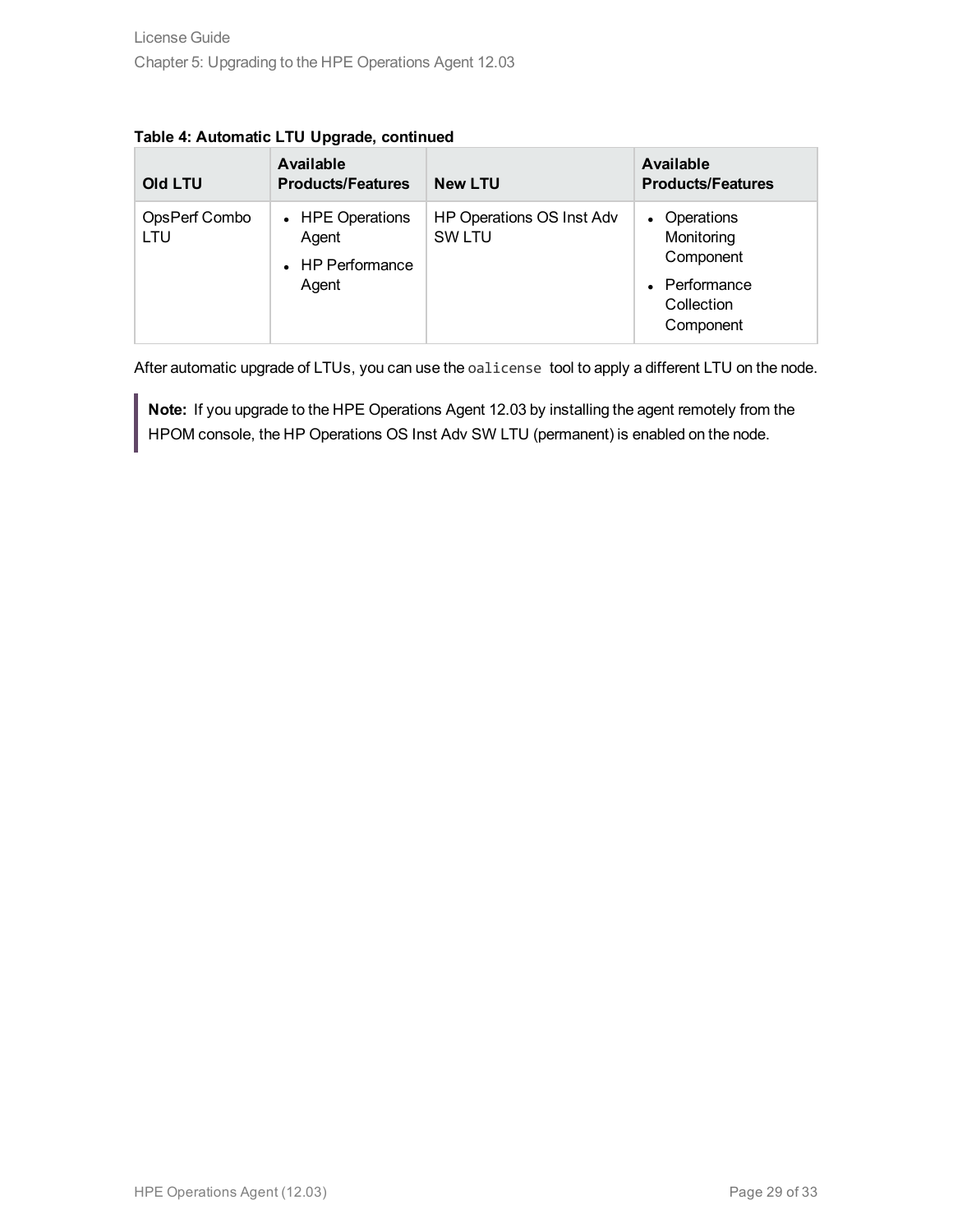## <span id="page-29-0"></span>Chapter 6: Removing a Permanent License

To remove a permanent license from a node, follow these steps:

- 1. Log on to a node where the permanent license is enabled.
- 2. Open a command prompt (shell).
- 3. Run the following command:

oalicense -remove -type PERMANENT *<LTU>*

In this instance, *<LTU>* is the name of the LTU.

The command disables the permanent license for the specified LTUs on the node. To use the components enabled by the LTU again, you must enable the evaluation or permanent license of the LTU on the node by using the oalicense command.

Alternatively, to remove all permanent LTUs, run the following command:

oalicense -remove -type PERMANENT -all

4. Run the following command to start all agent processes:

opcagt -start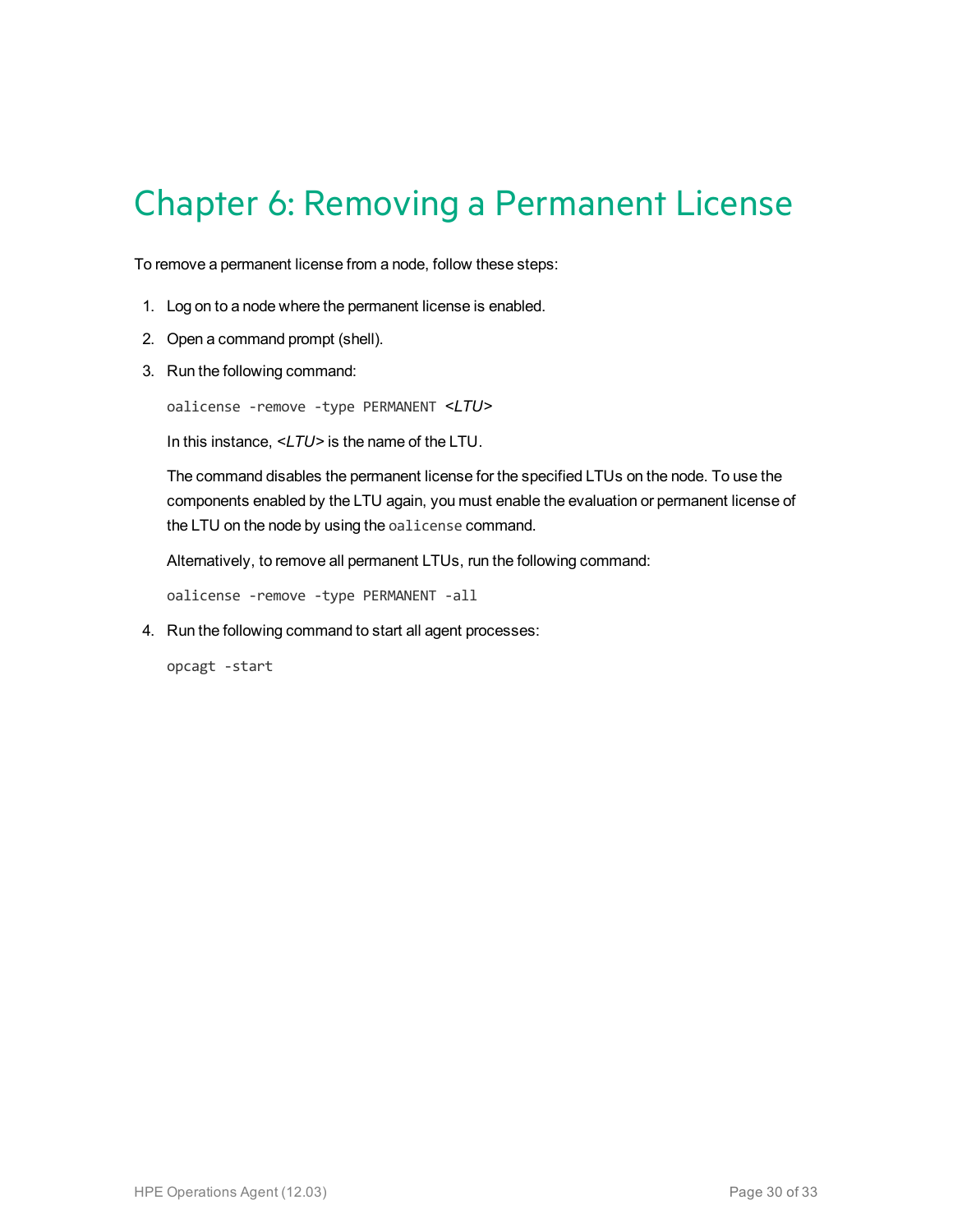# <span id="page-30-0"></span>Chapter 7: Changing the Existing LTU

With the help of the oalicense command, you can change an existing LTU to another one. You can apply more than one LTU on the same node. When you upgrade a node to the HPE Operations Agent 12.03, the upgrade process automatically upgrades the LTU. However, you must use the oalicense tool to enable the RTM and RTMA components on the node in this case.

### <span id="page-30-1"></span>Example 1

#### **Changing from the HP Operations OS Inst Adv SW LTU to the HP Ops OS Inst to Realtime Inst LTU**

If you install the HPE Operations Agent 12.03 from the HPOM console and set the license type as HP Operations OS Inst Adv SW LTU . Now, you want to use the RTM and RTMA components, you must change the HP Operations OS Inst Adv SW LTU to the HP Ops OS Inst to Realtime Inst LTU. To change to the HP Ops OS Inst to Realtime Inst LTU, follow these steps:

1. After installing the HPE Operations Agent, view the existing LTU with the following command on the node:

oalicense -get -all

2. Apply the HP Ops OS Inst to Realtime Inst LTU with the following command: oalicense -set -type PERMANENT "HP Ops OS Inst to Realtime Inst LTU"

The command upgrades the LTU to the HP Ops OS Inst to Realtime Inst LTU. As a result, you can use the RTM and RTMA components with the HPE Operations Agent.

### <span id="page-30-2"></span>Example 2

#### **Changing from the Glance Software LTU to Glance Pak Software LTU**

*On UNIX/Linux nodes only.* If you upgrade an older version of HP GlancePlus to the HPE Operations Agent 12.03, the LTU gets automatically upgraded to the Glance Software LTU. If you want to use the features of the HPE Operations Agent12.03 along with HP GlancePlus 12.03, follow these steps: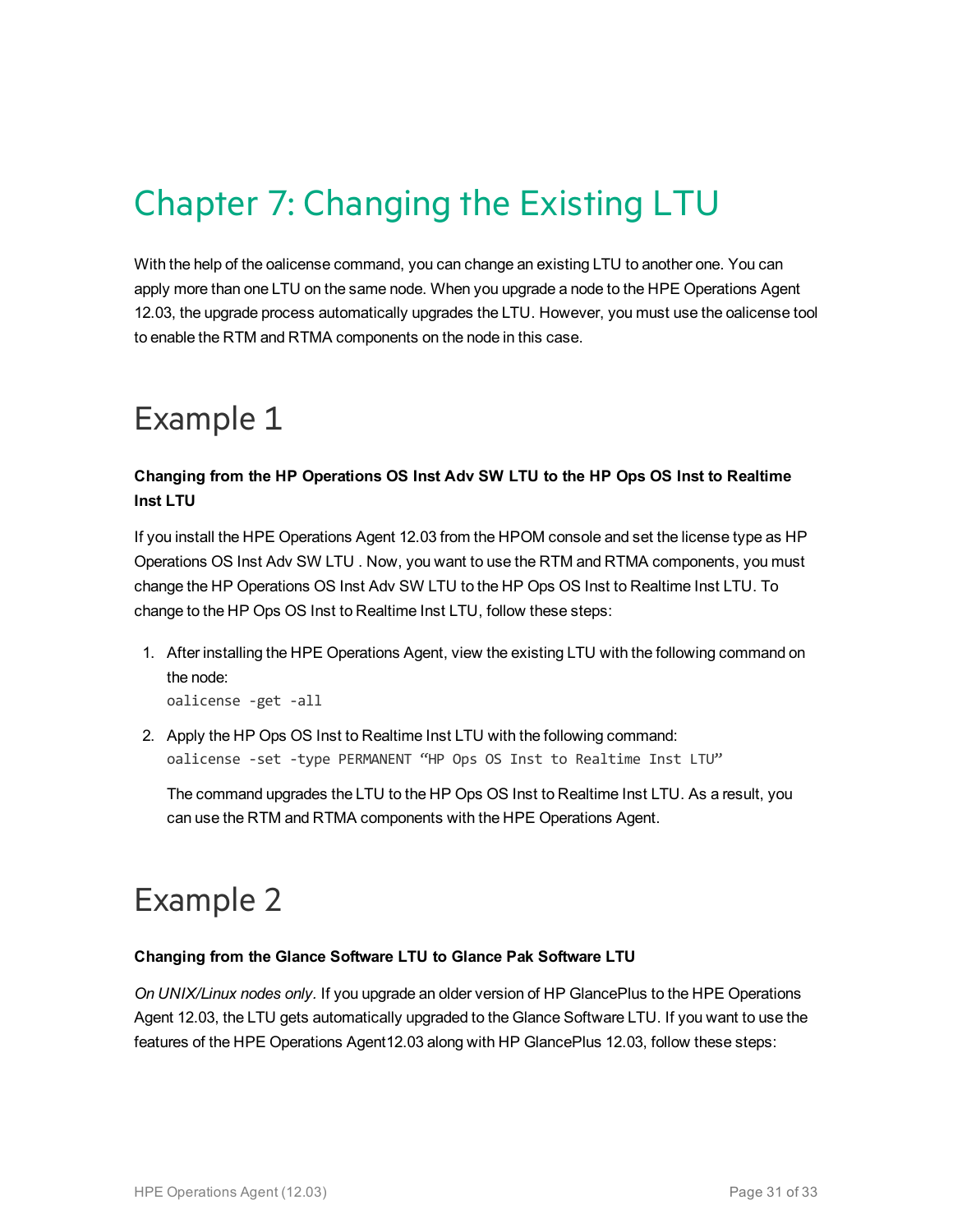1. After upgrading to the HPE Operations Agent 12.03, view the existing LTU with the following command on the node:

oalicense -get -all

The command lists only the Glance Software LTU.

2. Apply the Glance Pak Software LTU with the following command: oalicense -set -type PERMANENT "Glance Pak Software LTU"

The command enables the Glance Pak Software LTU.

3. View the list of LTUs with the following command: oalicense -get -all

The command lists the following LTUs: Glance Software LTU and Glance Pak Software LTU.

4. Since the Glance Pak Software LTU combines the features of HP GlancePlus 12.03 with the Performance Collection Component, you can remove the Glance Software LTU. To remove the Glance Software LTU, run the following command: oalicense -remove –type PERMANENT "Glance Software LTU"